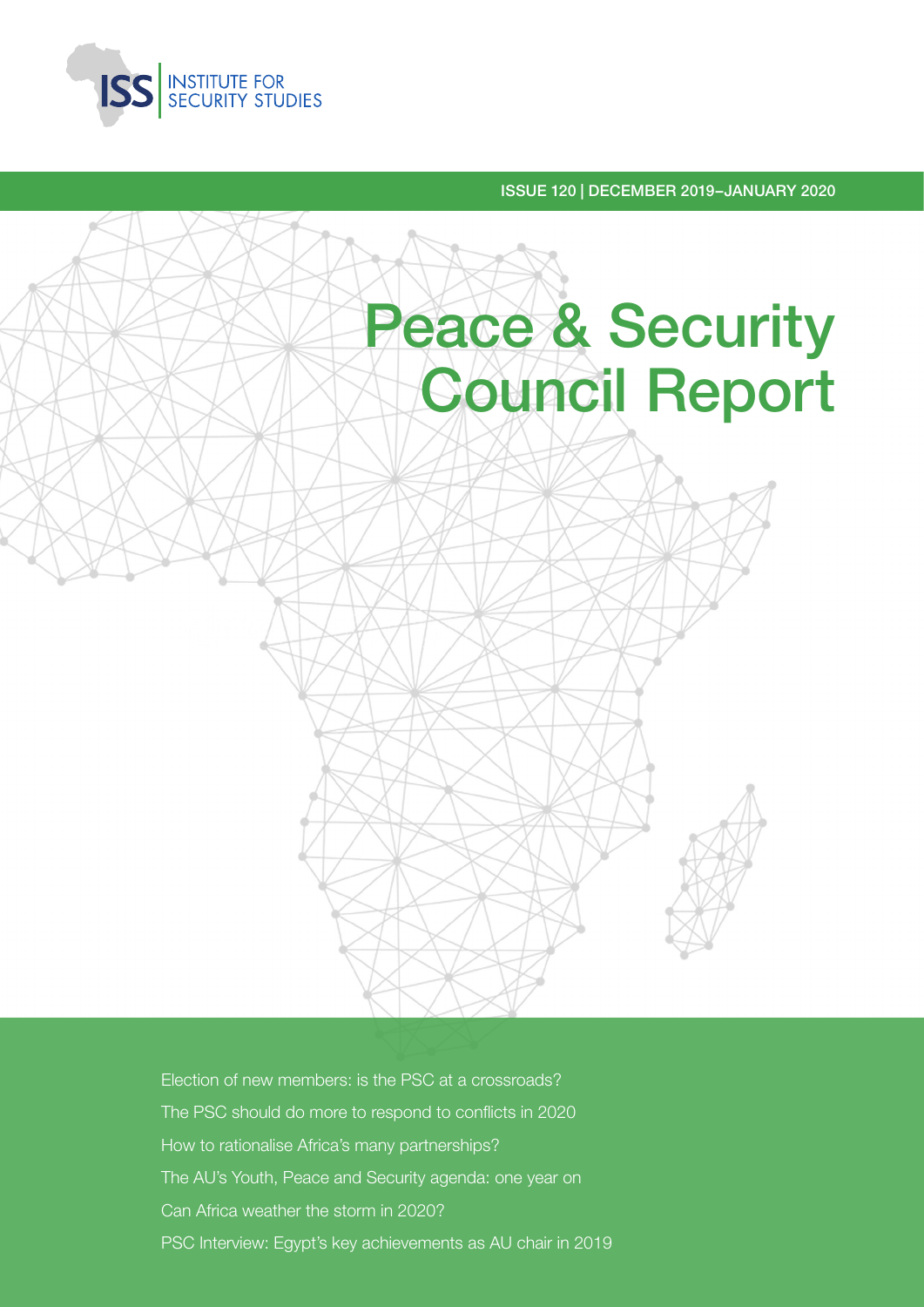# Election of new members: is the PSC at a crossroads?

The African Union (AU) Peace and Security Council (PSC) will elect 10 new members for a two-year term in February 2020. The stakes are high, given that this represents two-thirds of the membership of the 15-member body. This could reconfigure the PSC in a way that might have far-reaching implications for its decisions over the next two years.

2020 is also, in principle, the deadline for achieving one of the AU's Agenda 2063 flagship programmes: Silencing the Guns. The PSC should ideally have played a critical role in the implementation of the Master Roadmap for Silencing the Guns in Africa, which was drawn up in 2016.

Knowing that the 2020 deadline will not be met and that the continent will probably have to review the roadmap, the next two years will be pivotal in breathing new life into the initiative. The PSC's role in this regard will be crucial.

The PSC should ideally have played a critical role in the implementation of the Master Roadmap for Silencing the Guns

In addition, given the current state of insecurity and the various, oftenprotracted threats and crises facing the continent, the PSC, as the main pillar of the African Peace and Security Architecture, will be called upon to provide answers to these challenges.

#### PSC's relevance at stake

The PSC is arguably at a crossroads because it has to show tangible impact on improving peace and security on the continent, particularly with regard to Silencing the Guns, or it risks becoming irrelevant.

The PSC's handling of Sudan's situation this year indicates that it does have the potential to be responsive and act as the key actor in conflict prevention on the continent.

The PSC will have to demonstrate innovation and efficacy in contending with the deadly and expanding terrorist menace in the Sahelo-Saharan region and elsewhere on the continent, climate-induced conflicts, instability caused and/ or exacerbated by governance deficits, and the protracted conflicts in Sudan, South Sudan, Libya and the Central African Republic, to name a few.

### Continuing and outgoing PSC members in 2020

Five PSC members elected in 2019 for a three-year term will remain on the council, namely Nigeria, Kenya, Burundi, Lesotho and Algeria. Of these,

#### Current PSC Chairperson

His Excellency Francisco Josa Da Cruz, ambassador to Ethiopia and permanent representative of Angola to the African Union.

#### PSC members

Angola, Djibouti, Algeria, Equatorial Guinea, Gabon, Kenya, Liberia, Morocco, Nigeria, Rwanda, Republic of Congo, Sierra Leone, Togo, Lesotho, Zimbabwe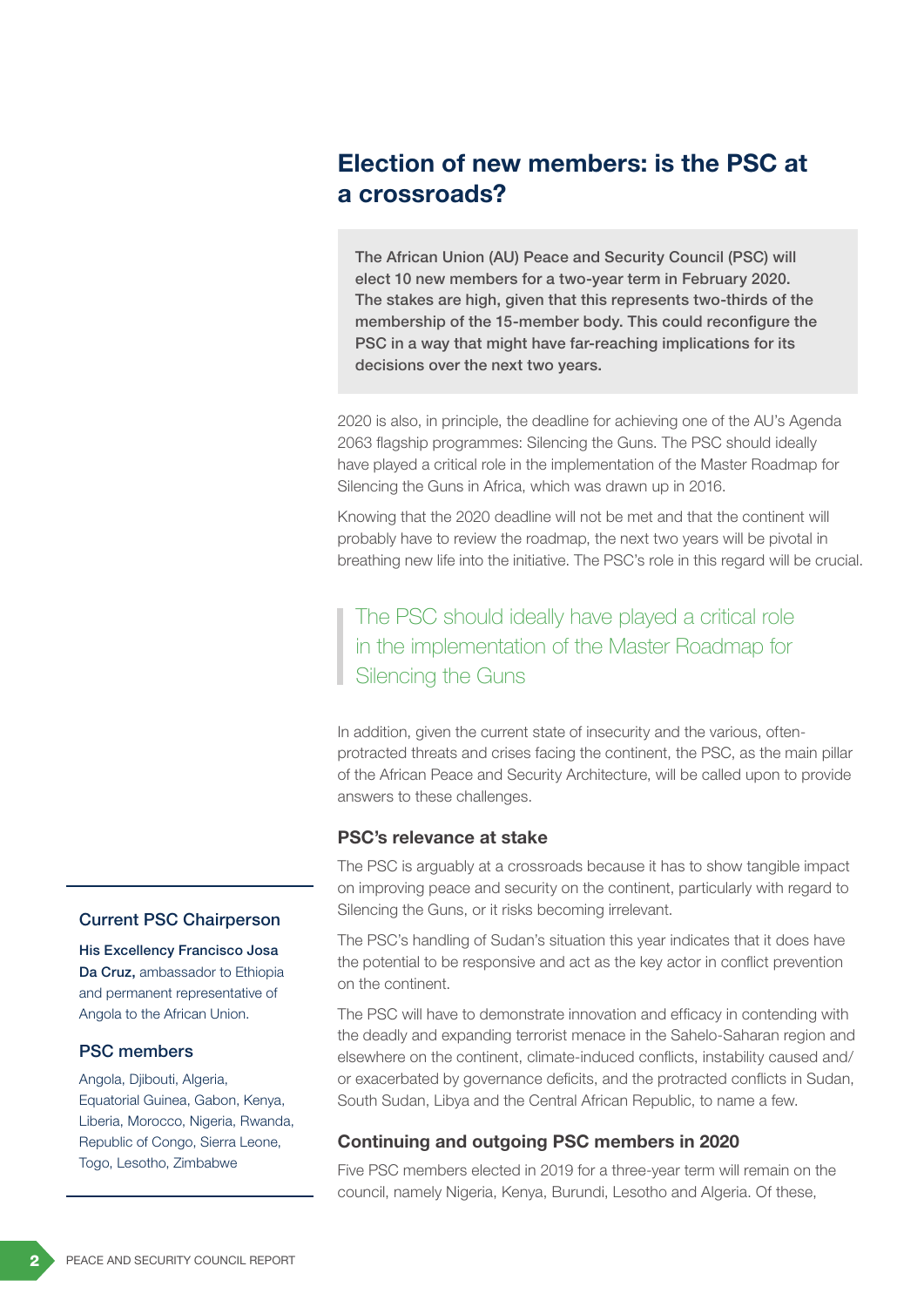Algeria, Nigeria, Lesotho and Kenya were inaugurating members of the PSC in 2004. Algeria and Nigeria have since served on the council for three two-year and two three-year terms and one two-year and four three-year terms, respectively.

The 10 outgoing members are Equatorial Guinea and Gabon for the Central African region; Liberia, Sierra Leone and Togo for West Africa; Djibouti and Rwanda for East Africa; Angola and Zimbabwe for Southern Africa; and Morocco for North Africa.

The recurring membership of some countries seems to indicate the importance that many AU member states attach to the council

Of the outgoing members, only Morocco and Liberia were serving on the PSC for the first time. Morocco is a first-time member of the PSC because it only recently re-joined the AU after leaving the Organization of African Unity in 1984 over differences on Western Sahara. Liberia's absence from the PSC could be attributed to its priorities being internal, particularly rebuilding the country from the ashes of war.

Overall, the recurring membership of some countries on the PSC seems to indicate the importance – strategic and otherwise – that many AU member states attach to the council. This is confirmed by how competitive the process to get on the PSC has become over recent years.

### More competitive process to join the PSC

Discussions and negotiations over new PSC members typically begin in the months preceding the January/February AU summit, where new members are elected and confirmed. This process takes place in each of the five regions and varies from one region to another.

Historically, the selection would take place through a negotiated and consensual arrangement inside each region before candidates would officially submit their candidacy to the AU's Legal Counsel Office for votes by the AU Executive Council and validation by the Assembly of Heads of States and Government at the ordinary summit. Often the nominations for the regions were uncontested.

What appears to be the trend now is that the selection process within regions has become more competitive and negotiations tougher. This is, for instance, evidenced by that fact that as of late November 2019 it still was not clear which countries were contesting for seats in each region.

Another complicating factor for 'negotiated memberships' is the fact that the five AU regions used for the PSC elections do not correspond to the more formal yet often overlapping eight regional economic communities and mechanisms recognised by the AU. The five regions have had to create their own forums and mechanisms to decide on PSC memberships.

# NEW PSC MEMBERS TO BE ELECTED 10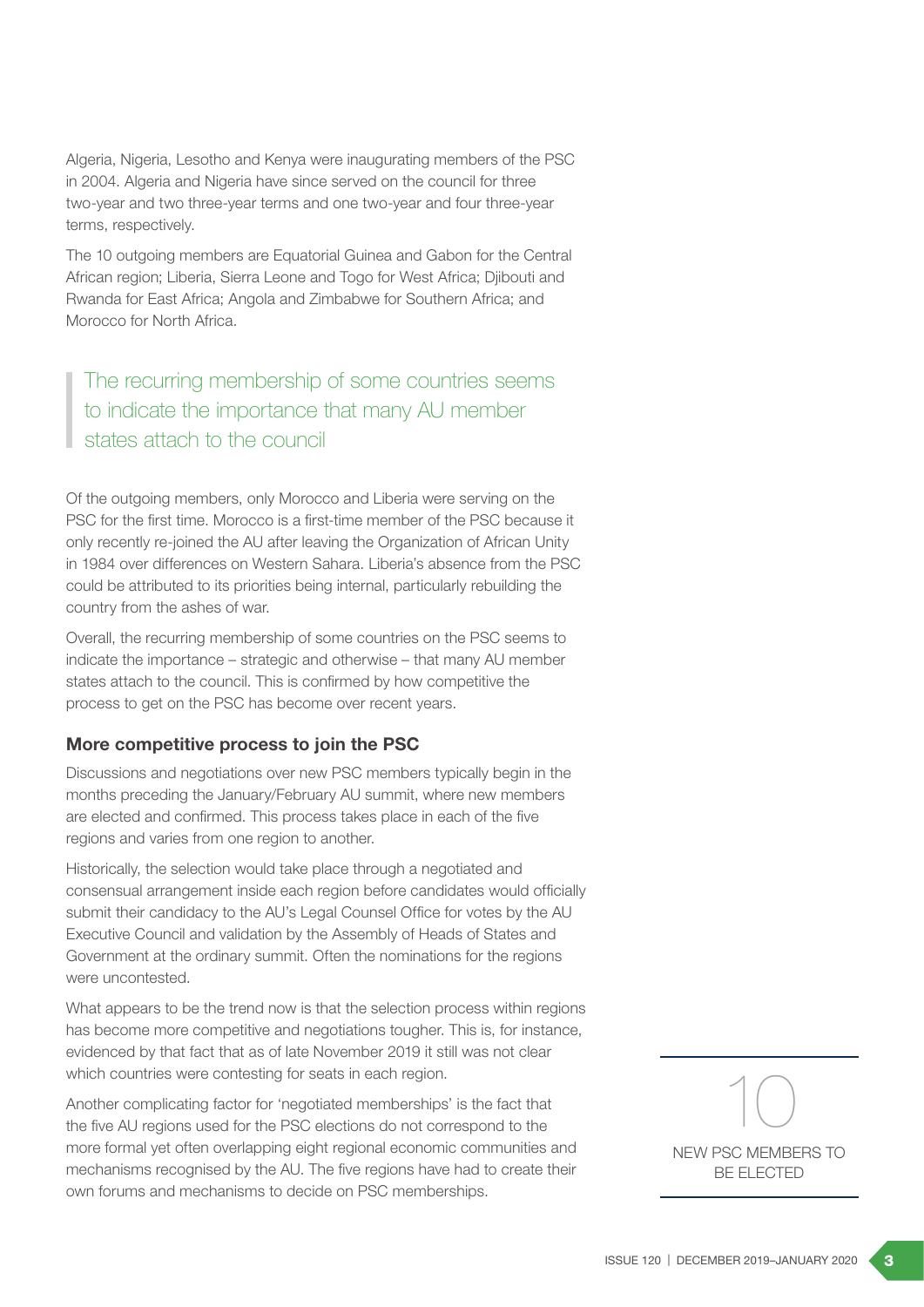A possible silver lining is that members that are elected by the Executive Council and not part of a negotiated arrangement within a region might be more independent and not beholden to the consensus of that region.

#### Criteria for membership

One big challenge the PSC continues to grapple with has to do with taking into account the criteria for AU members to contest for a seat on the council, as set out in the PSC Protocol.

These include contributing to the promotion and maintenance of peace and security in Africa; participating in conflict resolution, peacemaking and peacebuilding at regional and continental levels; showing the willing and ability to take up responsibility for regional and continental conflict resolution initiatives; contributing to the Peace Fund and/or Special Fund; respecting constitutional governance, the rule of law and human rights; and abiding by the AU's financial obligations.

# One big challenge the PSC continues to grapple with has to do with the criteria for AU members to contest for a seat on the council

The principle underpinning these criteria is that a country will be less likely to perform as a PSC member if it is experiencing its own security and governance challenges and is not abiding by the shared values of the AU. These are outlined in instruments such as the African Charter on Democracy, Elections and Governance.

Ultimately, who sits on the PSC for the next two years will determine in which direction the continent will move in term of 'silencing the guns' beyond 2020 and creating a more peaceful and prosperous Africa, as envisioned by the AU.

|                        | <b>Continuing members</b> | Outgoing 2020     |
|------------------------|---------------------------|-------------------|
| <b>West Africa</b>     | Nigeria                   | Togo              |
|                        |                           | Sierra Leone      |
|                        |                           | Liberia           |
| <b>East Africa</b>     | Kenya                     | Djibouti          |
|                        |                           | Rwanda            |
| <b>Central Africa</b>  | <b>Burundi</b>            | Gabon             |
|                        |                           | Equatorial Guinea |
| <b>Southern Africa</b> | Lesotho                   | Zimbabwe          |
|                        |                           | Angola            |
| <b>North Africa</b>    | Algeria                   | Morocco           |

#### Table 1: Africa's five regions represented on the PSC

THE AU THEME FOR 2020 Silencing the Gur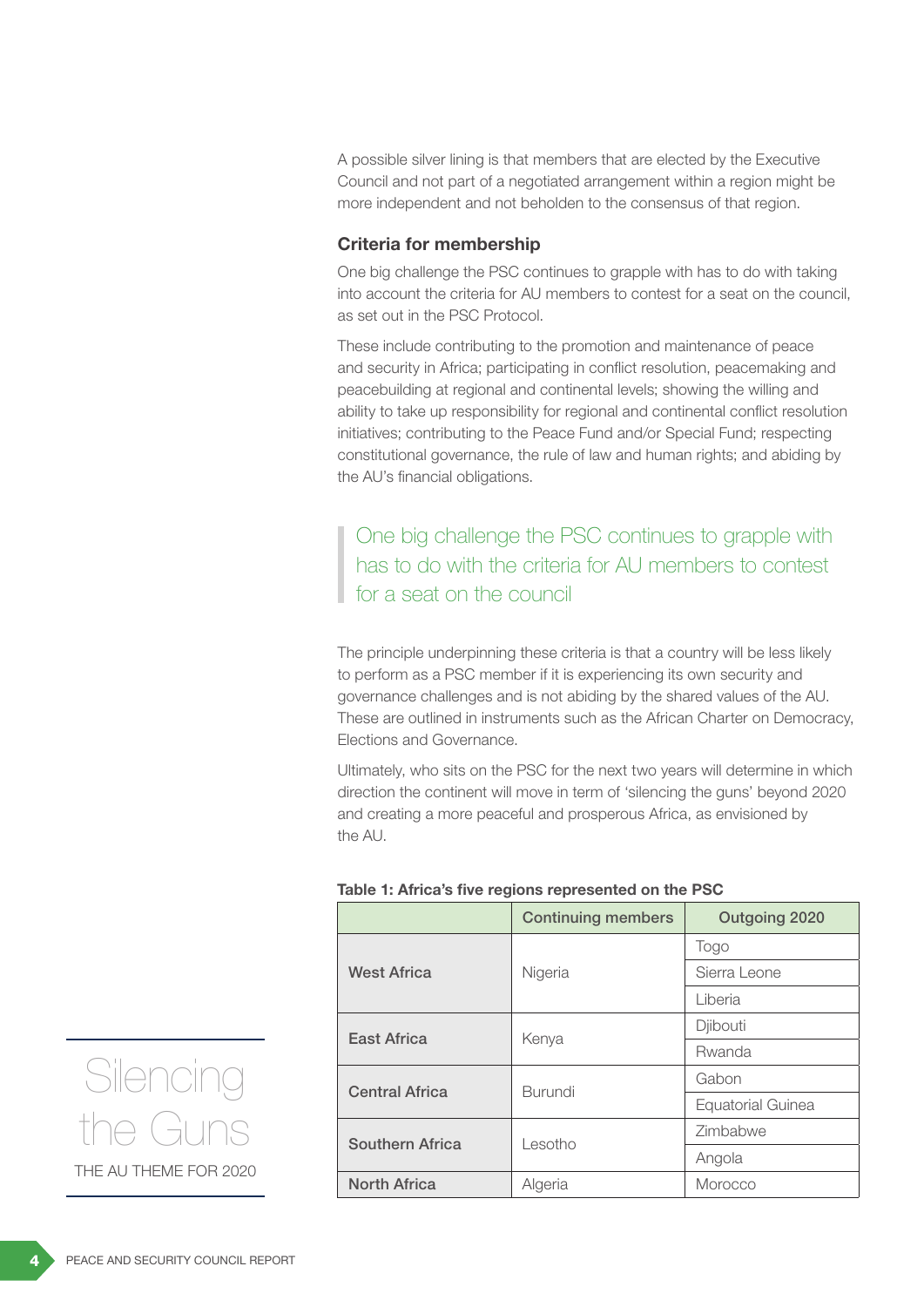# The PSC should do more to respond to conflicts in 2020

Looking back at 2019, it is clear that the PSC discussed and responded to a number of conflicts in Africa over the course of the year. These include Somalia, South Sudan, Sudan, Libya and the Central African Republic (CAR). The PSC also discussed peace and security priorities in specific regions such as the Sahel and threats such as climate change, foreign military presence, and terrorist networks in Africa.

The PSC demonstrated its potential in resolving some conflicts through mediation efforts, as witnessed in Sudan. However, by and large, the PSC remained silent on key sensitive issues such as the conflict in northern Cameroon, ethnic-based clashes in Ethiopia and the situation in northern Mozambique.

Rather than being proactive in undertaking early response measures, the council allowed situations to escalate, such as the protests in Sudan, before addressing them. The lack of effective and timely responses to potential and actual conflicts violates the trust that the AU Assembly and African citizens place in the council.

### 'Silencing the Guns' an opportunity to take stock

The AU theme of the year for 2020, 'Silencing the Guns: Creating Conducive Conditions for Africa's Development', presents an opportunity for the PSC to undertake an internal review and deliberate on the successes and challenges in preventing and responding to conflicts.

In this regard, the PSC should review to what extent it has made use of early warning information from the AU Continental Early Warning System, one of the key components of the African Peace and Security Architecture, and from regional economic communities (RECs), in responding to disputes in time.

Most importantly, the PSC should address the lack of political commitment from member states to use this early warning information and put emerging conflicts on the council's agenda.

### Responding to intra-state conflicts

As per the PSC's mandate to resolve conflicts and undertake peacebuilding in Africa, the council discussed major protracted intra-state conflicts. The discussions focused on situational updates and the progress made in the implementation of political

agreements, reviews of the AU's responsibilities as guarantor of a number of these agreements, and the technical support in these countries.

The PSC also reviewed the achievements of AU peace support operations in the CAR and Central Africa (MISAC), and the mandate and gradual drawdown of the African Union Mission to Somalia (AMISOM) and the United Nations – African Union Mission in Darfur (UNAMID), as well as resource mobilisation for future AU-led missions.

Despite major initiatives, the escalating 'anglophone' crisis in Cameroon has been overlooked by the PSC since the armed insurrection broke out in 2017.

The United Nations Security Council (UNSC) discussed the crisis informally in May 2019, because African nonpermanent members of the UNSC – South Africa and Equatorial Guinea – voted against attempts to bring the anglophone crisis up for formal discussion at the UNSC.

As per its mandate to resolve conflicts and undertake peacebuilding, the council discussed protracted intra-state conflicts

Although the AU Commission (AUC) chairperson visited Cameroon in late November 2019, the inability of the 15 PSC members to discuss the deteriorating situation in the country despite obvious early warning signs and reports from the AU's Early Warning Unit, for instance, raises questions about the extent to which the PSC makes use of the AU's own structures for conflict prevention. The Central African states of Burundi, Gabon and Equatorial Guinea serve on the PSC, with the latter serving on both the PSC and the UNSC.

The inability of RECs in such regions to robustly engage on a situation such as that in Cameroon also signals shortcomings in the use of the principle of subsidiarity,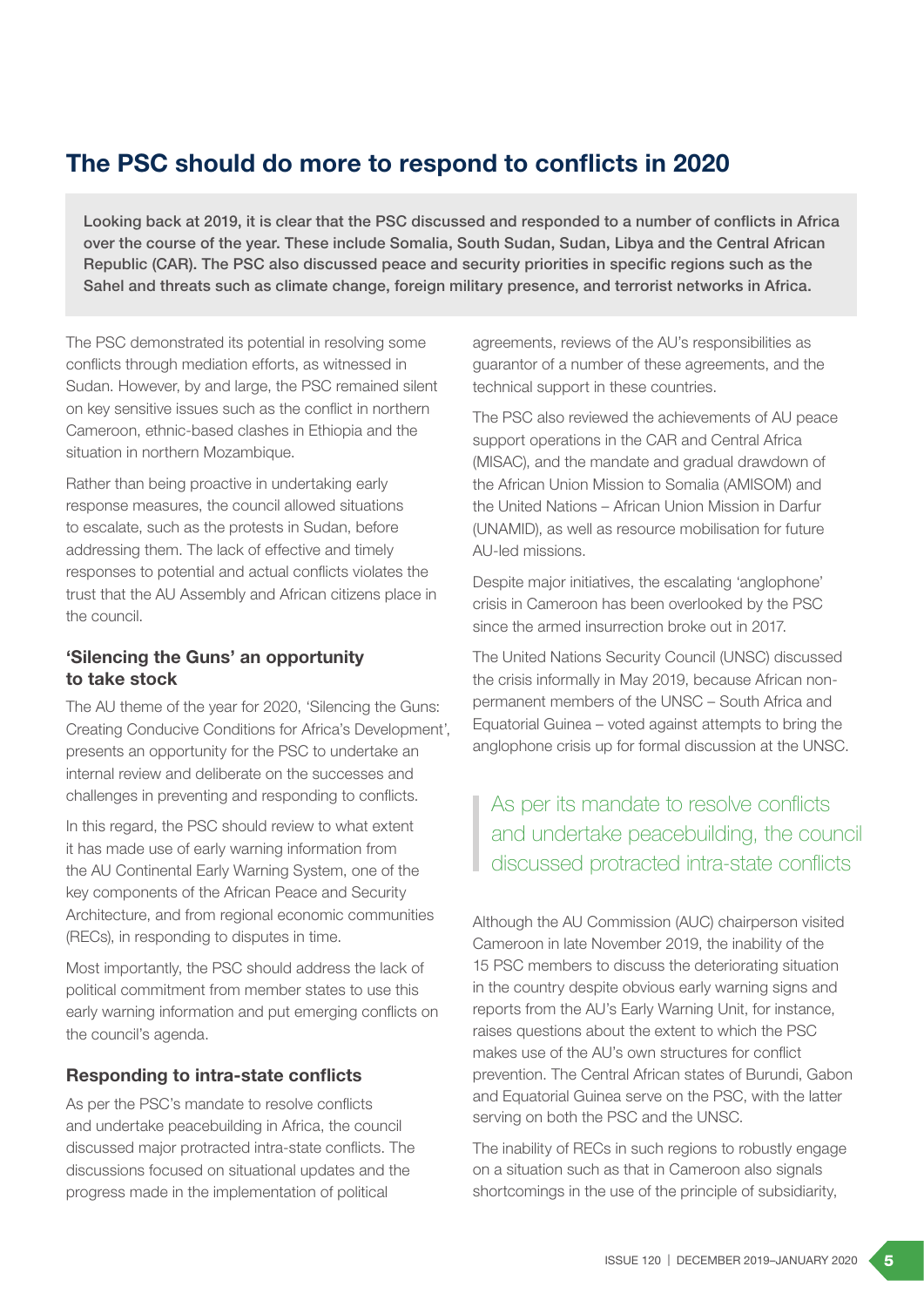which places the initial responsibility of addressing conflicts on RECs. The central African REC, the Economic Community of Central African States (ECCAS), has never discussed Cameroon, nor did it refer the situation to the PSC.

### Inter-state disputes

During its discussions in March 2019 on the nexus between maritime security, safety and development of a sustainable Blue Economy in Africa, the PSC encouraged member states to find peaceful solutions to the use of shared water bodies and the demarcation of their borders.

It also 'encouraged Member States to prioritize the use of bilateral and regional mechanisms in resolving maritime disputes and challenges within the context of African solutions to African problems'. The council expanded the domain of the Blue Economy to include inland water bodies such as rivers, dams and lakes.

Accordingly, in September the PSC discussed the dispute between Kenya and Somalia over their maritime boundary. The PSC asked the AUC chairperson to regularly report on the situation and appoint a special envoy, if necessary, to mediate between the two countries.

# In September the PSC discussed the dispute between Kenya and Somalia over their maritime boundary

In the same vein, the PSC could have discussed the tension between Ethiopia and Egypt over the use of Nile waters. However, the United States ended up mediating between the two countries, which are yet to resolve their dispute.

It would seem that the timing of PSC discussions tends to undermine its contribution in addressing inter-state disputes. The PSC discussed the dispute between Kenya and Somalia after Kenya, a PSC member, had asked the PSC to do so. However, the case had already been referred to the International Court of Justice, and thus the PSC had little to contribute in resolving the conflict.

Similarly, the PSC discussed the tension between Rwanda and Uganda in August, to applaud the signing of a Memorandum of Understanding by the two countries, which had been facilitated by Angola, the Democratic Republic of Congo (DRC) and the Republic of Congo (as chair of the International Conference on the Great Lakes Region).

Thus, while the PSC ignored some inter-state tensions, those it did choose to discuss in 2019 were either already being addressed or had been resolved by a different actor.

#### Thematic discussions

In addition to specific conflicts, the PSC had thematic discussions on issues such as protection of civilians from the use of explosive weapons in populated areas, sexual violence in armed conflicts, elections, foreign military presence in Africa, the Common African Defence and Security Policy, climate change, maritime security and the Blue Economy, cybersecurity, popular uprisings and organised transnational crime.

Thematic discussions allow the PSC to focus on transnational threats. Such discussions also help to remind member states of the need to sign, ratify and domesticate legal instruments on these issues.

Yet while thematic discussions provide an overview of threats and the consequences of issues under discussion, there is no reference to specific countries where these issues are prevalent and should be addressed. These meetings also lack concrete and action-oriented decisions and recommendations that must be taken up by specific member states or other actors that can be held accountable for implementation and follow-up.

#### Election disputes

For the PSC and the AU the year kicked off with a major challenge, given the disagreements between the AU and the Southern African Development Community (SADC) over the election results in the DRC. In the end, SADC prevailed and Etienne Tshisekedi was confirmed as president, but the issue highlighted the shortcomings in the relationship between RECs and the AU in dealing with conflict, especially related to electoral processes.

As such, in August the PSC discussed elections in Africa held from January to December 2019, based on the report from the AUC chairperson. It also specifically discussed upcoming elections in the CAR, Somalia and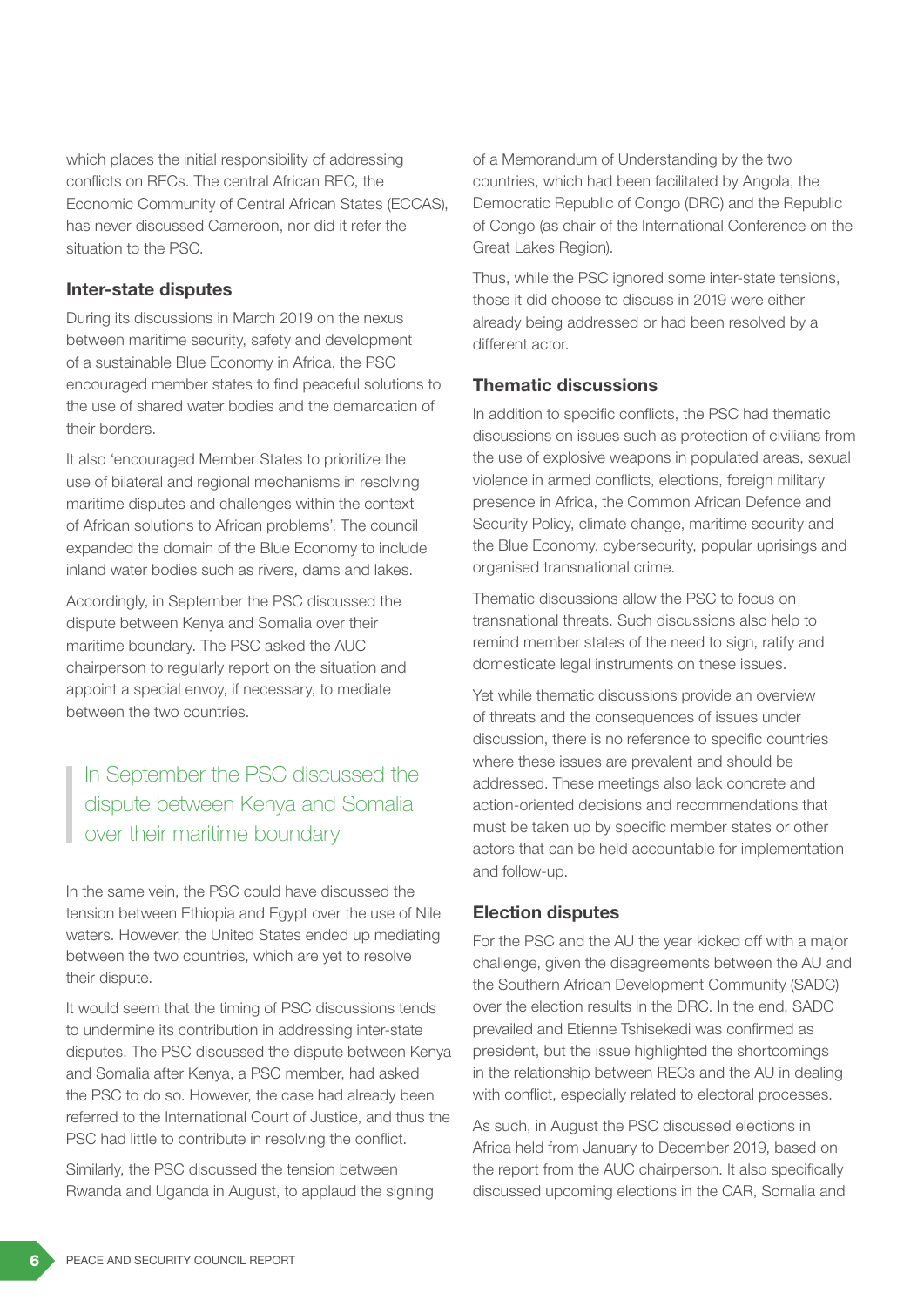Guinea-Bissau. The council highlighted potential risks and urged actors to ensure elections were free, fair, credible and peaceful. It also warned that it would take punitive measures, including sanctions, against those who obstructed peaceful elections in CAR.

In addition to the CAR, Somalia and Guinea-Bissau, other member states are also expected to organise elections at the end of 2019 and in 2020, e.g. Algeria, Togo, Burundi, Ethiopia, Guinea, Cameroon and Côte d'Ivoire, where elections are expected to be highly contested, with a risk of election-related violence. The PSC is yet to discuss potential responses, including in countries that will organise elections as early as January– March 2020, such as Guinea and Cameroon.

### Protests and unconstitutional change of government

In 2019 the PSC addressed one attempted coup d'état in Gabon in January and a successful coup d'état in Sudan in April, which followed protests that lasted for months.

After designating the coup in Sudan an unconstitutional change of government, the PSC in June suspended the country from all AU activities. Since then the PSC has discussed Sudan nine times. The council also appointed a special envoy who engaged stakeholders alongside other partners, and successfully mediated the transition to a civilian government. Once this was achieved the PSC reinstated Sudan and directed the AUC chairperson to 'issue a new mandate on Sudan peace negotiations'.

Meanwhile in Algeria, months-long protests led to the overthrow of president Abdelaziz Bouteflika, in a similar manner to that of Omar al-Bashir in Sudan. The only difference was that the military forced Bouteflika to hand in his resignation rather than announcing a takeover, as the military did in Sudan.

However, the PSC did not designate the ouster of Bouteflika as an unconstitutional change of government. Nor has it discussed the continued public protests, which have the potential to significantly destabilise the country.

The PSC has also ignored protests that could escalate and even lead to unconstitutional changes of government in Guinea, Togo, Burundi, Egypt and Uganda. The protests are all related to incumbents amending the constitution in a bid to extend term limits and/or expand their powers, and run for re-election.

The African Charter on Democracy, Elections and Governance states that 'illegal means of accessing or maintaining power constitute an unconstitutional change of government and shall draw appropriate sanctions by the Union'. The illegal means include 'the use of any amendment or revision of the constitution or legal instruments, which is an infringement on the principles of democratic change of government'.

The PSC did not designate the ouster of Bouteflika as an unconstitutional change of government

Yet the PSC has not discussed instances of constitutional amendments that might constitute an unconstitutional change of government and that have led to protests that could give rise to military coups, as witnessed in Sudan and elsewhere.

#### PSC response in 2020

The peace and security situation in Africa in 2020 might not change much. The PSC is therefore going to have to deal with the same or similar issues. If the trend in discussions and decisions in 2019 is anything to go by, the council will need major changes in the responses of member states regarding its role and their sovereignty.

At the moment, when the PSC tables potential and actual conflicts for deliberation, it is perceived as a direct attack on the sovereignty of a country, or an attempt to undermine the ability of RECs to respond to conflicts. What is needed is a major shift in perception of what it means to table certain issues and countries for discussion at the PSC. Clearly, the current situation results in selfcensorship of PSC members, whereby certain issues and countries are not put on the PSC agenda for discussion. Following the 2015 reversal by the heads of state of a PSC decision on Burundi, such a change is necessary to enable the PSC to operate within its mandate in tabling inter- and intra-state conflicts for discussion.

The PSC should also focus on better understanding of conflict situations through regular visits and collaboration with experts within the AU Peace and Security Department and independent think tanks and civil society organisations. This will help the AU in developing rapid and appropriate interventions that respond to the security needs of Africans.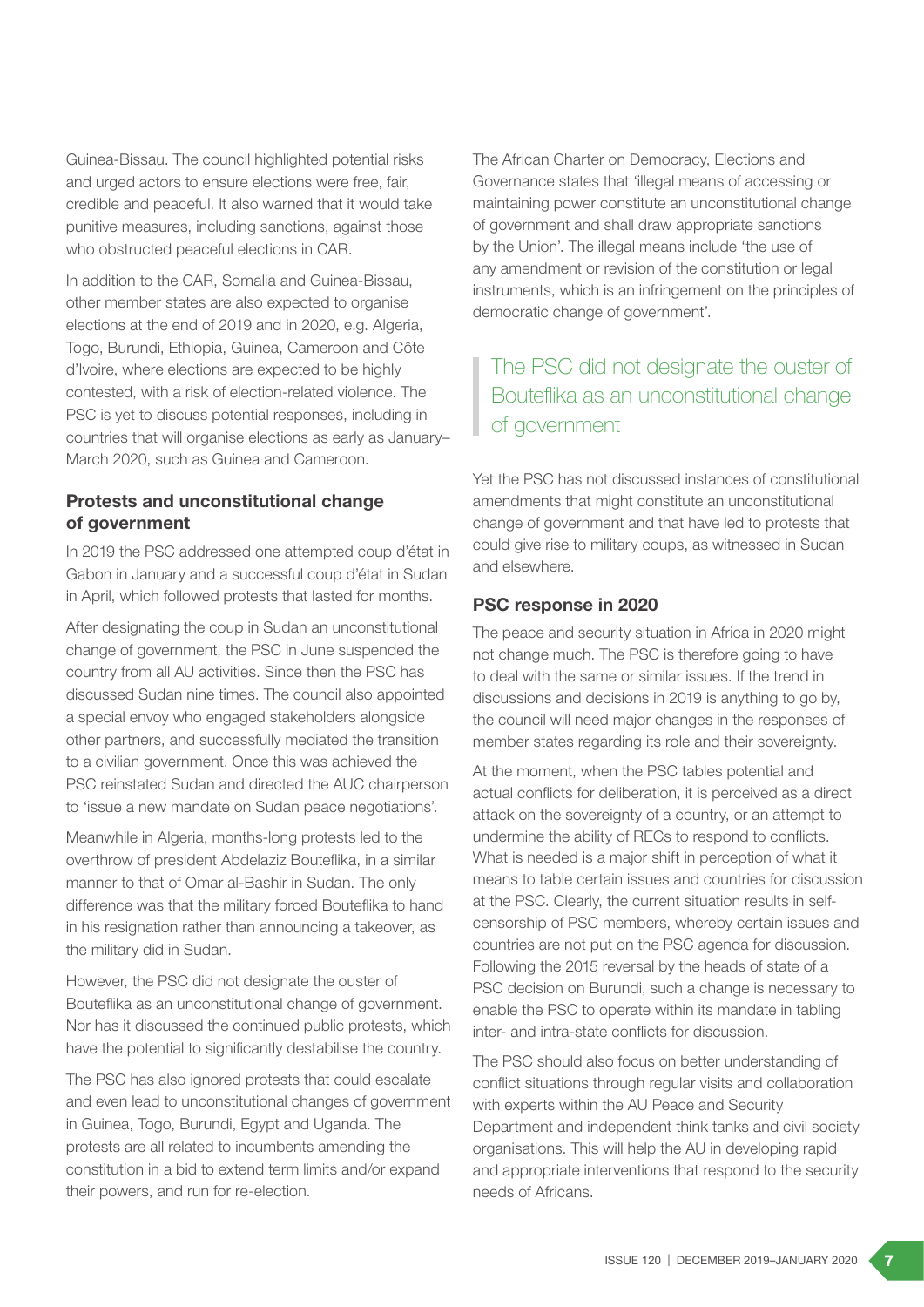# How to rationalise Africa's many partnerships?

The scramble to join the long list of Africa's partners continues. In October this year Russia became the latest partner when President Vladimir Putin hosted over 40 heads of state or government at the first Russia–Africa summit at Sochi, the Black Sea resort.

The AU recognises nine partnerships – with the League of Arab States; the European Union (EU); South America; India; South Korea; Turkey; China (through the Forum for China–Africa Cooperation [FOCAC]); the United States (US); and Japan (through the Tokyo International Conference on African Development [TICAD]). Not mentioned officially by AU ministers at a meeting on this issue earlier this year, but clearly difficult to ignore, are France, which has been holding summits with Africa since 1973 and will hold its next one in June next year in Bordeaux, and now Russia.

In 2017 Israel almost joined the club with an inaugural summit in Togo before Togo 'postponed' at the last moment because of continental pressure.

### Partnerships unfit for purpose

The AU has long felt that the continent's partnerships have become unfit for purpose; they are unwieldy, too numerous, often redundant and mostly geared more towards the interests of the partners rather than Africa's.

# The AU left the door open for all leaders to attend summits such as FOCAC and TICAD

In addition, many in the AU feel that it is undignified for all 54 or 55 of the continent's leaders to be 'summoned' to Beijing, Tokyo, Istanbul, Seoul or wherever to meet just one foreign leader. Diplomats recall that the late Libyan leader Muammar Gaddafi refused to attend TICAD and FOCAC for this reason.

As far back as 2006 in The Gambia, the AU adopted the Banjul formula, whereby the AU itself would choose 15 African leaders, including the heads of the continent's 5 regions, to attend such summits.

But the AU left the door open for all leaders to attend summits such as FOCAC and TICAD. In part because of this inconsistency – and the fact that the AU cannot impose its directives on sovereign states when it is not the one organising the summits – the Banjul formula has been widely ignored. India, for instance, first respected the formula but then abandoned it in 2015.

#### Moratorium on further summits

The AU recently placed a moratorium on further summits organised by the AU Commission (AUC), after requests from countries like Vietnam and Australia, until the AU had reviewed the entire nature of its partnerships.

However, Russia went ahead and organised the Sochi summit anyway, working with the current AU chair, Egypt – a close ally – rather than the AUC. And it certainly ignored the Banjul formula, inviting all heads of state except, reportedly, the Sahrawi Arab Democratic Republic – an exclusion that the AUC would not have allowed.

Meanwhile, efforts to review and rationalise Africa's partnerships continue. In December 2017 a conference in Harare established the African Union Partnerships Coordination and Interactive Platform (AU-PCIP).

Dr Levi Uche Makuende, who heads the platform, said at the AU-PCIP's second annual conference in Ghana in November 2018 that 'the cooperation between Africa and its partners has mainly been a donor-recipient driven relationship that is skewed in favor of the donors'. In future the AU wanted strategic partnerships based on 'equality, accountability, mutual respect, efficiency, ownership and win–win cooperation'.

This would help 'promote economic transformation of the continent through robust industrialization; promote resilient health systems and … promote social stability within the continent'.

He went on to say that, '[t]o achieve all these, we need to speak with one voice and mobilize collective thoughts to ensure focus and avoid duplication and overlap'. Africa should streamline its partnerships, engaging with fewer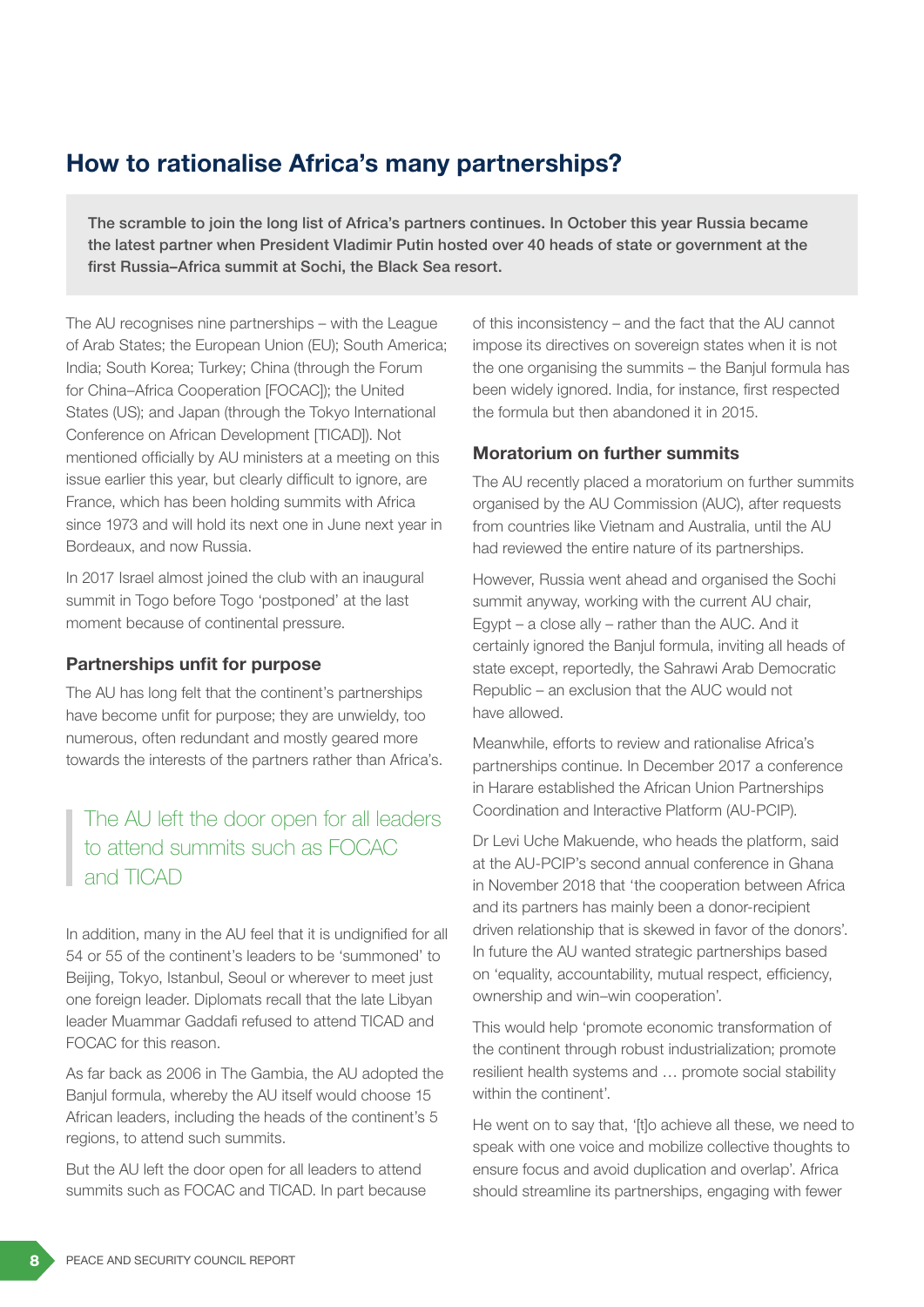to achieve more. It should engage with its partners based on their 'core competences', rather than the present practice of handing them a 'bucket list of wishes … without any focus on priority areas'.

### Principles of dignity and respect

This effort to rationalise partnerships has since become part of the AU reforms. At the 32<sup>nd</sup> AU summit in Addis Ababa in February this year, the AU Executive Council echoed Makuende's sentiments and decided to review all 'strategic partnerships' and draw up guidelines on how the continent should engage with them. This would ensure 'Africa spoke with one voice' and that that voice expressed the real needs of the continent.

AU ministers stressed in their draft decision that 'the principles of dignity and respect should guide the participation of AU member states in partnership meetings'.

Meanwhile, the AUC proposed, in what appears to have been a revival and reiteration of the Banjul formula, that in future Africa be represented at partnership meetings not by all national leaders but by the AU Troika – the current, past and incoming chairpersons of the AU – the chairpersons of the regional economic communities (RECs) and the chairperson of the NEPAD Agency.

Institutionally, the AU–EU 'continent-to-continent' partnership, which held its first summit in Cairo in 2000, is the most substantial of all of Africa's partnerships, in the AU's view. At this stage it is also the only partnership where AUC is an integral part of the planning and agenda setting.

### Maximum benefit

The AU's move to reshape Africa's relations with its partners is motivated essentially by a sense that the continent is not deriving maximum benefit from these relationships. That is, in part, because many of these partnerships and summits are not directed by the AU itself and so, at least in the AUC's view, do not serve the interests of the continent as a whole.

Even in the case of the AU–EU partnership, despite its being the most structured and most directed from Addis Ababa, it has been said the 2017 summit in Abidjan was dominated by the EU's concerns about irregular migration from Africa rather than any African interests.

More broadly, it is often said that the increasing number of partnerships is driven mostly by competition among external powers for Africa's natural resources, growing market and votes in international bodies.

It may yet prove overly ambitious for the AUC to try to coordinate and rationalise relations with all these partners. The difficulties in trying to do so were illustrated by the negotiations for a future relationship with the EU after the Cotonou Agreement with the African, Caribbean and Pacific (ACP) countries expires next year.

African countries first agreed, in July 2018, to allow the AUC to negotiate the new post-Cotonou agreement. The AUC proposed that Africa negotiate its own separate agreement with the EU, as the ACP framework had become obsolete and in any case excluded North Africa. This was also the preference of some EU members.

# AU ministers stressed that the principles of dignity and respect should guide the participation of member states

However, divisions then emerged among AU member states. AUC chairperson Moussa Faki Mahamat announced at the AU summit in February this year that an agreement had been reached on a two-track approach. The existing ACP–EU framework would remain in place, in parallel with a separate AU–EU framework, building on the existing Africa–EU partnership, including the AU–EU summit of November 2017 in Abidjan.

### Far-reaching implications

The AU ministers committee working on the review of Africa's partnerships has not yet completed its work, though Makuende told the PSC Report that it would do so in time to report to the next AU summit in February next year. As construed by Makuende, the rationalising of partnerships is mainly about improving these partners' contribution to Africa's socio-economic development.

Yet the review will inevitably have far-reaching political implications. If the France–Africa partnership, for example, does not receive the official blessing of the AUC in the review process, that could lead to defiance and embarrassment for the AU. It is difficult to see how such a move would deter either Paris from holding future summits or its many African friends from attending them.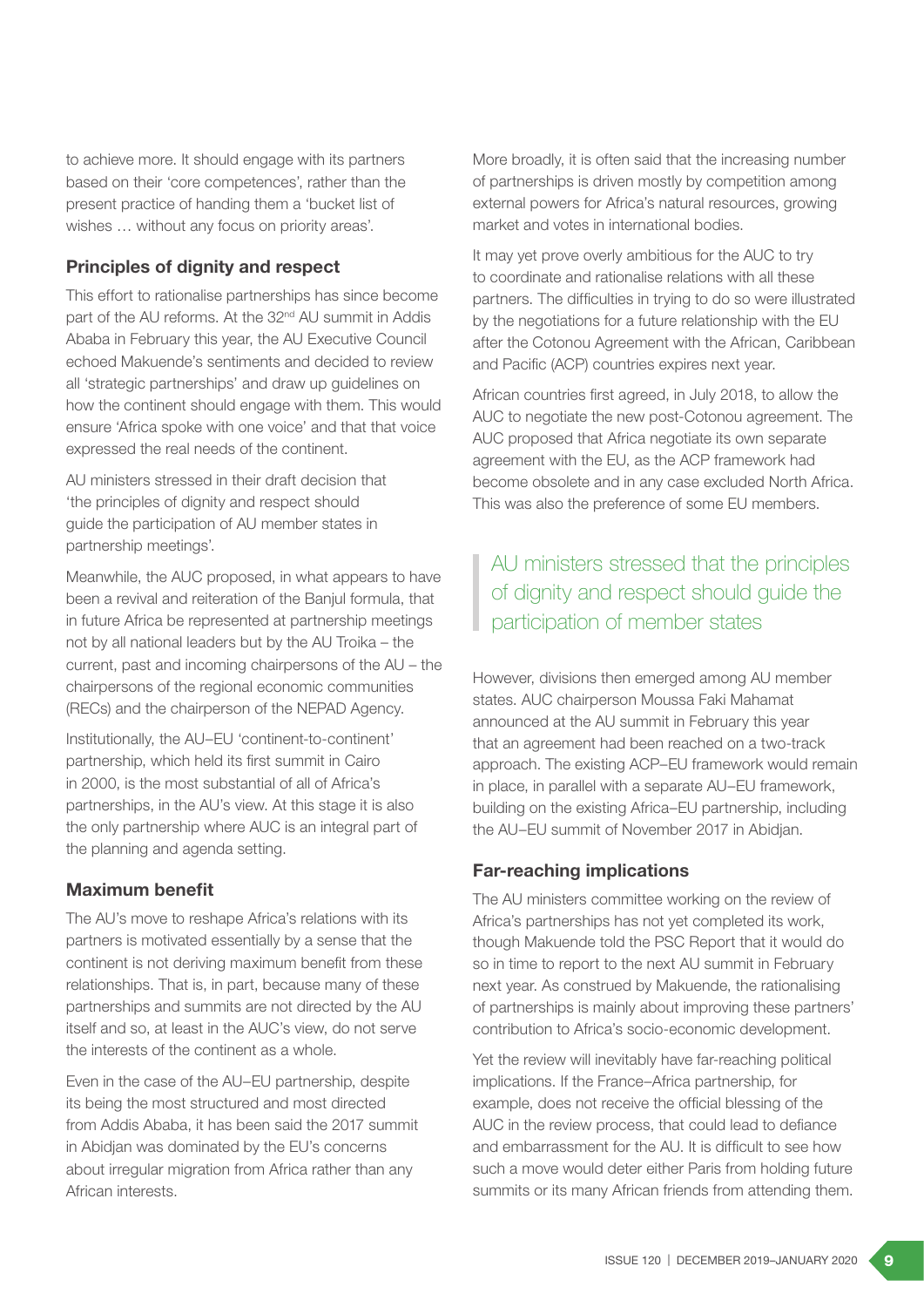# The AU's Youth, Peace and Security agenda: one year on

On 15 November the PSC held its second Open Session on Youth, Peace and Security. During the session, the first African youth ambassadors for peace were presented to the PSC. The role of the peace ambassadors – one from each of Africa's five regions – is, among others, to advocate and promote active and meaningful participation of young people at all levels of policy formulation, implementation and monitoring of peace and security decisions and agreements.

They are also supposed to facilitate coordination between youth and relevant stakeholders when it comes to the planning and evaluation of interventions to promote peace and security.

The progress made on recommendations from last year's PSC open session, in November 2018, was also presented to PSC members. This includes two PSCmandated documents: the Continental Framework on Youth, Peace and Security and the Study on the Roles and Contributions of Youth towards Peace and Security in Africa. The two documents still await adoption by the PSC.

While the convening of an annual PSC session on Youth, Peace and Security signals the political will of member states to enhance the role of the youth in peace and security, much more can be done. Notably, the PSC should make sure the momentum is sustained and that it facilitates the participation of youth in peace and security issues in the months leading up to November 2020, the next Africa Youth Month.

It is also important that the youth ambassadors take their message to their various regions. Synergy between the AU and regional economic communities (RECs) and regional mechanisms (RMs) is crucial in this regard.

### How to effectively include the youth?

For over a decade the AU has rolled out several strategies to promote youth inclusion and participation in governance, peace and security on the continent. This is in response to accusations of exclusion by young people, who form up to 65% of Africa's population.

The Africa Youth Charter, adopted in 2006, provides a policy framework for the development of national programmes and strategic plans for youth empowerment by AU member states, civil society and international partners.

The charter encourages the participation of youth in peace and security processes.

Notably, Article 17 of the charter calls for member state action in ensuring inclusion and fostering participation of youth in the pursuit of peace and security. This article resonates with United Nations Security Council Resolution (UNSCR) 2250 on Youth, Peace and Security. The resolution recognises that young people play an important and positive role in the maintenance and promotion of international peace and security. In addition, UNSCR 2419 looks at increasing the role of youth in negotiating and implementing peace agreements.

### Youth for Peace Africa

As part of the AU's efforts to promote its flagship project – Silencing the Guns by 2020 – the AU's Peace and Security Department launched the Youth for Peace (Y4P) Africa programme in September 2018.

It was clear that in order for progress to be made on the AU's youth, peace and security agenda, unity among PSC members is required

Y4P Africa has arguably shown good progress in its first year of existence. Among other initiatives, a study requested by the PSC was carried out in collaboration with the commission's Youth Division, the Office of the Youth Envoy and RECs/RMs. This collaboration included the organisation of five regional consultations with youth group representatives to probe their roles in and contributions to peace and security in their regions; and field visits to at least 15 member states were conducted.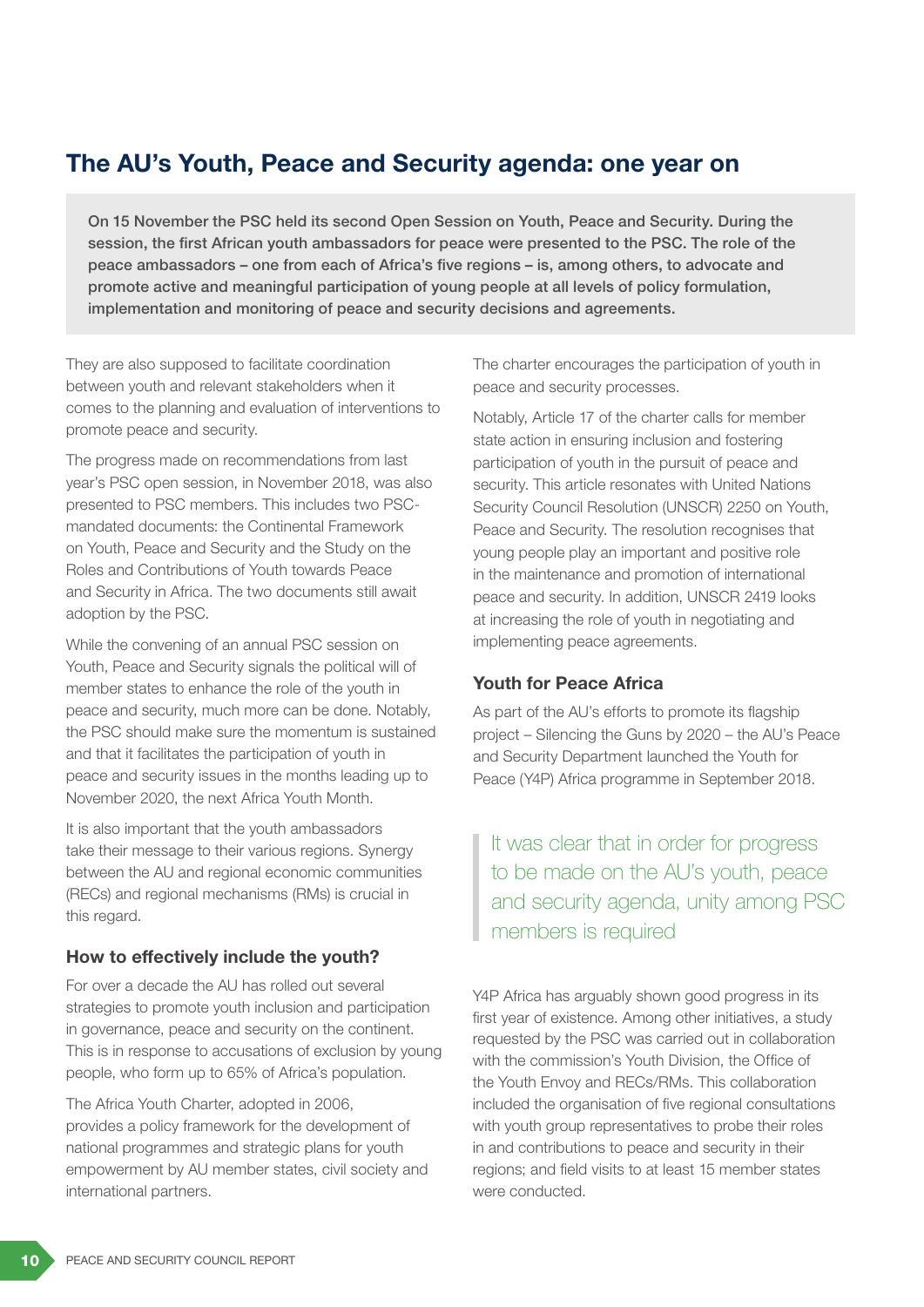Additionally, the programme, in collaboration with the African Governance Architecture Secretariat, the Youth Division in the Human Resources, Science and Technology Department and the Office of the Youth Envoy, with input from youth representatives, validated the Continental Framework on Youth, Peace and Security, mentioned above.

### Action needed by the PSC

With both mandated documents validated, the next step was to present them for consideration and eventual adoption by the PSC. To those present at the PSC open session last month, it was clear that in order for progress to be made on the AU's youth, peace and security agenda, unity among PSC members is required.

Inputs from member states highlighting the plight of their youth, and that of RECs/RMs showcasing youth programmes in their region, revealed that there is meaningful political will for youth inclusion.

With that in mind, it is evident that the PSC, which has aided the creation of an AU youth, peace and security agenda, can also cause progress to stall. Another open session in 2020 is around the corner, and it is in the interest of the council to record more progress for the good of Africa's peace and stability.

As 2020 approaches, the AU will review its progress in the Silencing the Guns initiative. The focus will be on addressing the shortcomings experienced since 2013. From a youth perspective, one of the key gaps thus far in the AU's peace and security agenda has been the exclusion of the majority population of the continent – the youth. Now that the AU has created space for youth inclusion, it will be wise to ensure that throughout next year, the role of youth in silencing the guns is prioritised and mapped out.

### AU–RECs relationship key for implementation

The five youth ambassadors for peace – selected through a rigorous process in the second half of 2019 – are meant to ensure that young people in their regions contribute towards peacemaking efforts such as dialogue and mediation, among other civilian roles. The success of their work is partly dependent on the quality of RECs/RMs' relationship with the AU.

The AU should be able to work hand-in-hand with RECs towards further popularising the Silencing the Guns initiative. This will ensure that youth ambassadors can engage their RECs on community-level youth participation, as they will be based in their regions and not in Addis Ababa.

However, the AU and RECs/RMs need to further capacitate the youth ambassadors so they are knowledgeable about the thematic areas of the AU's peace and security agenda. These include peace support operations; post-conflict, reconstruction and development; conflict prevention, including early warning; security sector reform/disarmament, demobilisation and reintegration; and crisis/conflict management and resolution.

The establishment of ambassadorial roles for young people in peace and security is a step in the right direction

This will equip them to advocate for peace and security, as intended. The PSC-mandated study on the contributions of youth towards peace and security showed that African youth knew little of the AU's peace and security agenda as well as of existing frameworks on the discourse.

The establishment of ambassadorial roles for young people in peace and security is thus a step in the right direction. More attention needs to be paid to the development of peace and security-specific normative frameworks by the AU for young people. UN frameworks complement the work of the AU, but young Africans need to be able to refer to locally contextualised frameworks and action plans that speak to their regional experiences of peace and security.

Owing to the fact that the documents referred to above still have to be adopted by the PSC, Africa's youth continue to wait for the Continental Framework on Youth, Peace and Security and a subsequent strategy or action plan for its implementation. Clearly, what is needed more than anything is a guide for young people to beef up their existing activities in line with the expectations of policymakers at the AU level.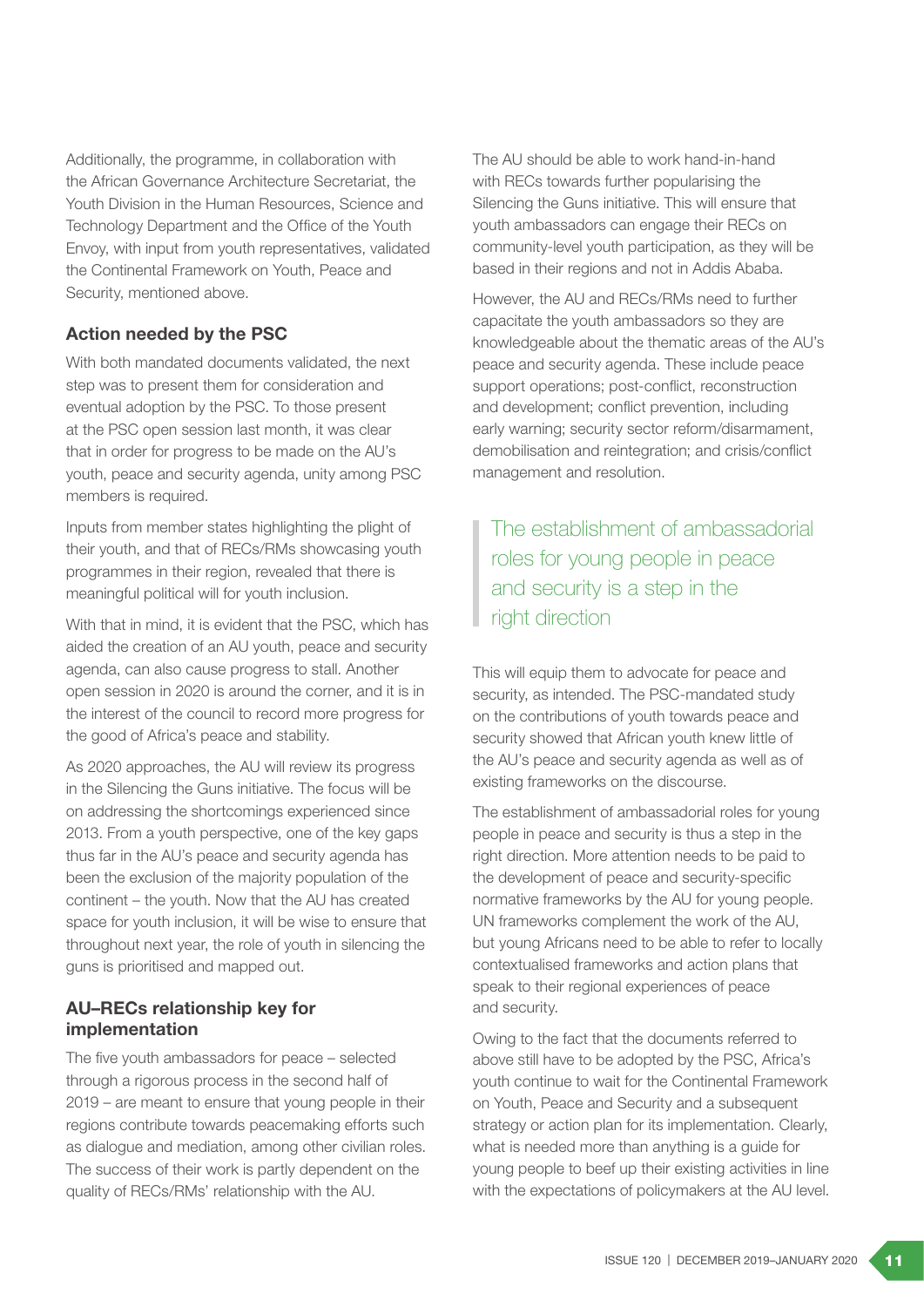### Can Africa weather the storm in 2020?

Hama Amadou, Niger's main opposition leader, returned to his country on 14 November 2019, after three years of exile in France. He was subsequently arrested and imprisoned on 18 November to serve the remainder of his sentence in the Filingué prison, near Niamey. He seems, de facto, excluded from the presidential race in December 2020.

Beyond Amadou's political fate, the question of the social and political climate in the run-up to elections – and the instability that often results from it – continues to arise in Africa.

Electoral disputes and violence in Africa are generally the result of fierce contestation for power and contested electoral processes. Often electoral management bodies are believed to be partial and favouring incumbents. As a result, voters do not have faith in the fairness of the process.

In Cameroon, following controversial presidential elections in October 2018, legislative elections were postponed to 2020

In 2020 Africa will again hold a number of elections, many of which will undoubtedly have an impact on continental peace and stability. In addition, some areas of the continent will remain hotspots in need of attention.

### Elections in 2019 showed mixed results

As expected, elections were peaceful in South Africa and minimally tense in Senegal in early 2019, with Cyril Ramaphosa and Macky Sall remaining in power. In Mauritania, Mohamed Ould Abdel Aziz kept his promise not to amend the constitution in order to run for a third term and in Nigeria's polls in February experienced a major hiccup when, in a surprise move, the Independent National Electoral Commission postponed the elections. Election-related violence reportedly claimed the lives of 50 people.

In Cameroon legislative elections were postponed to 2020 owing to a volatile political climate.

Guinea also postponed its legislative elections after the Parliament's term of office expired in February 2019. This took place in a tense context around speculation that President Alpha Conde (81) intends to amend the constitution in order to run for a third term. These last weeks in particular have been marked by protests.

Meanwhile, in Guinea-Bissau elections were held at the end of November amid a prolonged political crisis. There was some glimmer of hope – incumbent Jose Mario Vaz, the first president in 25 years to finish a term



PRESIDENTIAL ELECTIONS IN NIGER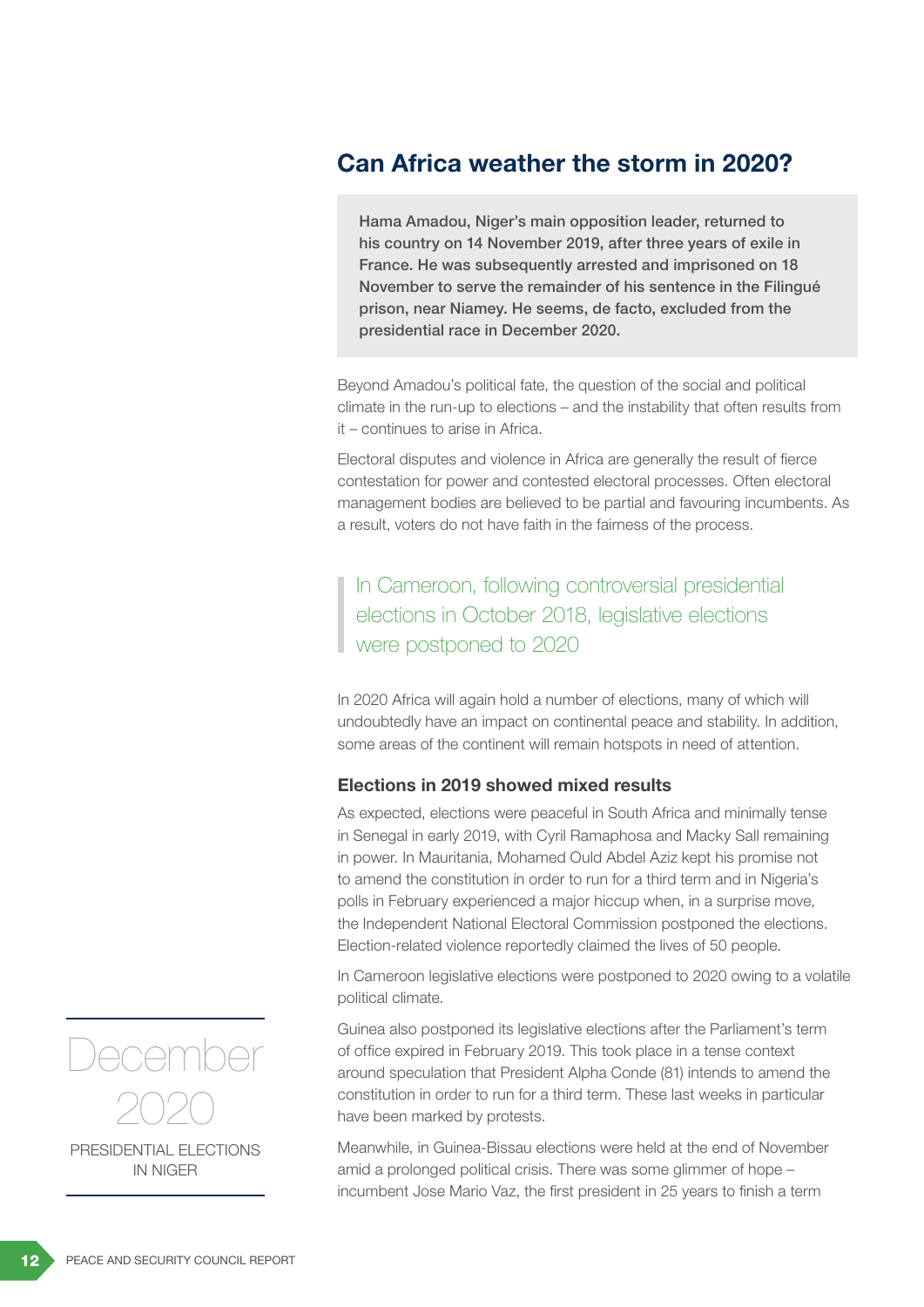without being overthrown and/or killed, failed to secure a spot in the second round.

This is a rare occurrence on a continent where the incumbent usually benefits from huge advantages during elections.

#### Popular protests

Benin has undergone perhaps the most troubling political developments in 2019, since the country was in the past considered one of the relatively successful electoral democracies on the continent.

President Patrice Talon amended a number of laws in a move that the opposition decried as exclusionary and aimed at cementing his power. Public protests ensued and former president Thomas Boni Yayi was placed under house arrest before fleeing the country. The opposition boycotted legislative elections, and the Economic Community of West African States has since been trying to mediate the crisis.

Algeria and Sudan saw their respective incumbents forced out as a result of sustained popular protests. In both cases the military got involved to secure the departure of the incumbents. In Sudan agreement on a transitional arrangement was reached between the military junta and civil society representatives. The situation in Algeria remained unclear at the end of 2019, as protesters refuse to agree to presidential elections in which most of the old guard from the Bouteflika era is represented.

# Algeria and Sudan saw their respective incumbents forced out as a result of sustained popular protests

All this indicates that issues around elections or political change on the continent remain volatile and have the potential to trigger or aggravate political crises, with the possibility of tipping over into violent conflict.

### Likely election-related violence in 2020

In 2020 volatility and violence are expected to mark a number of elections on the continent. Presidential elections are scheduled in Burkina Faso, Burundi, the Central African Republic (CAR), Côte d'Ivoire, Niger and Togo, as are general elections in Ethiopia.

The security situation in Burkina Faso and Niger has been severely affected by violent extremism, with a worrisome increase in attacks in the latter. Although Burkina Faso's political climate seems relatively calm, the government is under mounting pressure regarding its failure to counter the growing terrorism threat.

The same complaint is made about Niger, although this is compounded by a more contested political space, given the manoeuvrings to sideline opposition parties.

Meanwhile, since the post-electoral crisis of 2010– 2011, Côte d'Ivoire has had a difficult time in its process of peacebuilding and democratic consolidation. What is brewing in the lead-up to the 2020 presidential elections has the potential to end up being another major crisis.

Togo will also go to the presidential polls, following major protests against the regime in 2017. Legislative elections in late 2018 were boycotted by the opposition and ensured an overwhelming victory for incumbent Faure Gnassingbé's ruling party.

Since 2015 Burundi has also faced a crisis punctuated by episodes of violence and a deteriorating sociopolitical climate. Incumbent Pierre Nkurunziza is allowed to seek re-election after he amended the constitution in May 2018. He could stay in power until 2032. However, Nkurunziza says he will not run in next year's presidential polls.

### Upcoming elections in the CAR and Ethiopia leading to tension

The CAR, in severe crisis since the end of 2012, will hold its second presidential and legislative elections in a difficult context, since the election of Faustin-Archange Touadera in March 2016. The peace agreement of 6 February 2019 between the government and 14 armed groups seems at serious risk, and elections will undoubtedly usher in a period of increased tensions, or even destabilisation.

Ethiopia, led by Prime Minister and 2019 Nobel Peace Prize winner Abiy Ahmed, faces several crises in the context of its ethnic federalist model being challenged by various groups within the federation. The divisions within the Ethiopian People's Revolutionary Democratic Front coalition, in addition to polarisation along ethnic lines accompanied by demands for more autonomy or regional statehood, place the country at risk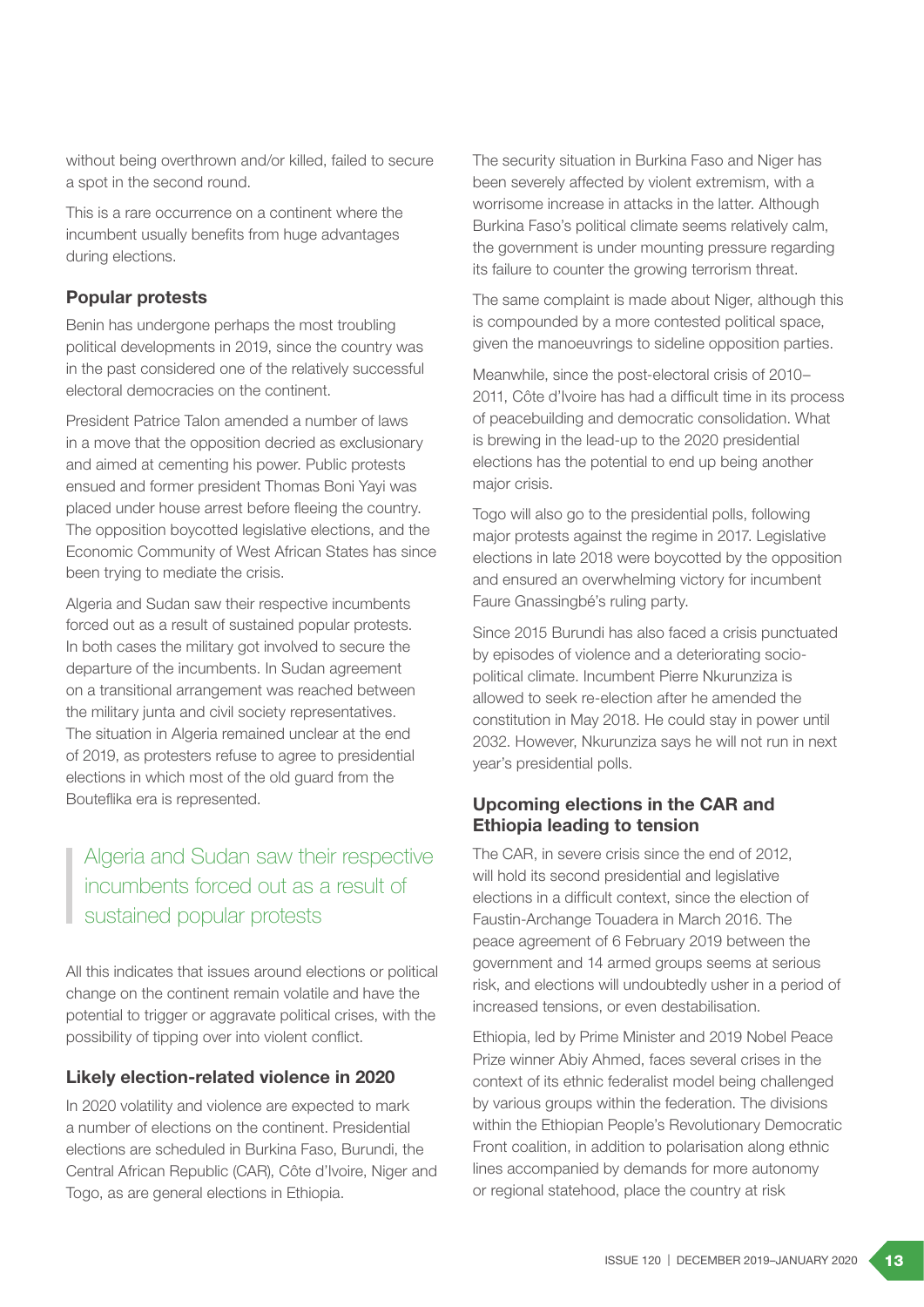of a potentially debilitating balkanisation. Abiy must respond to these challenges in the run-up to the general elections, scheduled for May 2020.

All in all, given current trends and the social, political (and security) and economic climates in the above countries, it is expected that even in the best-case scenarios, the pre-, mid- and post-election periods will be characterised by some level of violence.

The question is really how much violence will ensue, as well as its intensity, duration and repercussions for the peace and stability of those countries.

### The Sahel, DRC and Sudan will remain hotspots

Other hotbeds of tension, crisis and conflict will continue to be of concern. The Sahel, where violent extremism has been occurring with renewed intensity, is an area that will require the whole of Africa to be fully involved in the search for and implementation of a holistic and durable solution.

Ethiopia, led by Prime Minister and 2019 Nobel Peace Prize winner Abiy Ahmed Ali, faces several crises

The terrorist problem is all the more worrying because it is spreading like a trail of gunpowder across the continent, now affecting northern Mozambique and the eastern Democratic Republic of Congo (DRC), occupying spaces where states are absent, and taking advantage of the social and economic misery of an often youthful and idle population that is without prospects for the future.

The political transition in Sudan, the conflict situation in South Sudan, and the prognosis for Ethiopia in 2020 make the Horn of Africa another region that risks increasing instability.

Security, political, social and economic crises will certainly be aggravated by climate change, which caused death and destruction on the continent this year. Extreme weather events destroy communities, disrupt farming and cause food insecurity, while African governments (and populations) remain unprepared to deal with this threat.

#### The need for continental action

One of the most divisive issues among political actors around elections is the impartiality or lack thereof of election management bodies and their siding with incumbent regimes. However, the AU's electoral observer missions have not managed to lend more credibility to electoral outcomes or improve electoral processes.

The AU has to devise ways to help level the electoral playing field beyond simple electoral observation. This has to be combined with

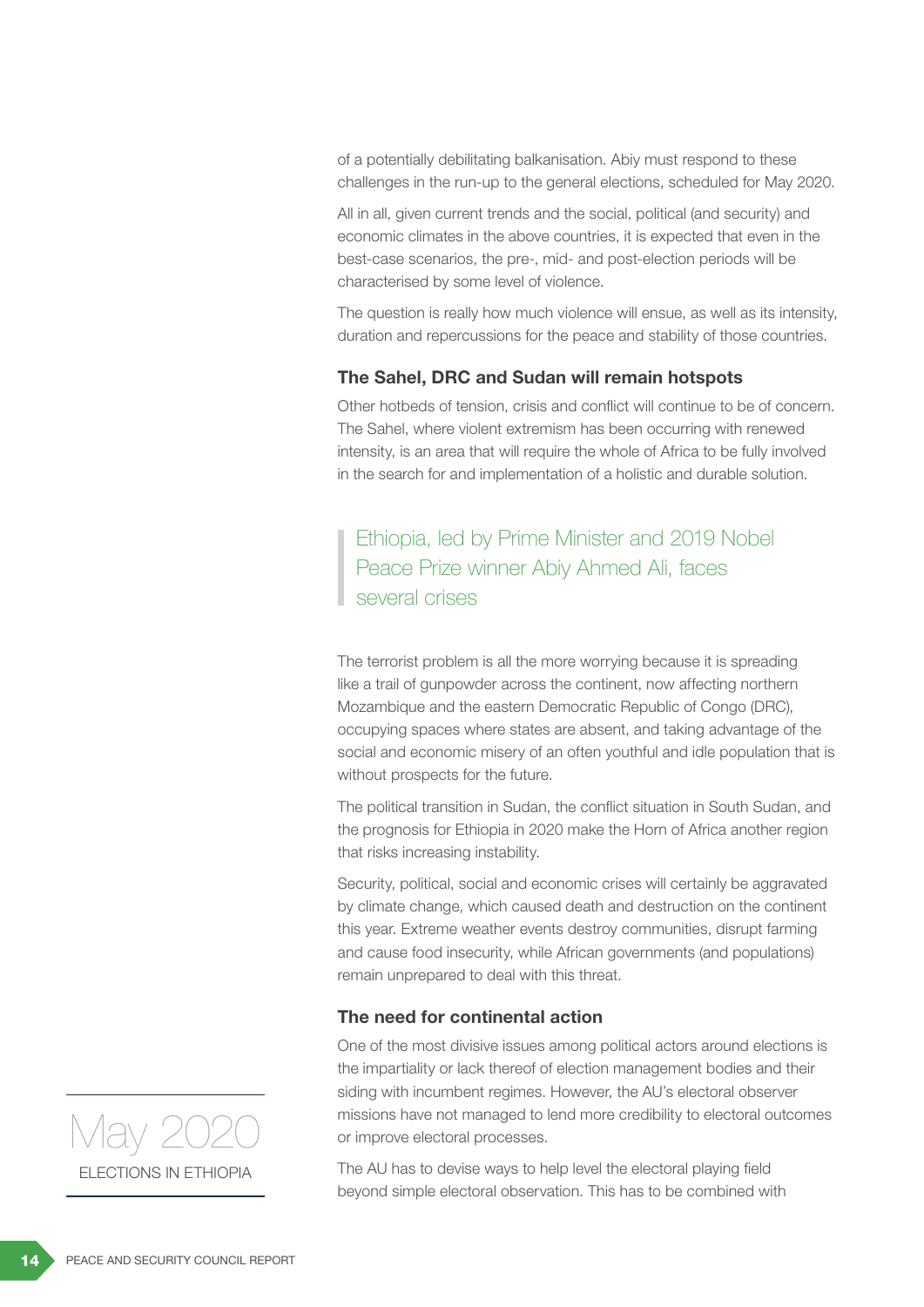continuing efforts to entrench its shared values of good governance for better development outcomes.

If the continent is to achieve its promise of 'a prosperous and integrated Africa', it will have to continue working resolutely to tackle challenges head on.

| Country             | <b>Election</b>                                                                                        |                                                      |
|---------------------|--------------------------------------------------------------------------------------------------------|------------------------------------------------------|
| <b>Burkina Faso</b> | President and National Assembly                                                                        | Nov 2020                                             |
| <b>Burundi</b>      | President                                                                                              | 20 May 2020                                          |
|                     | National Assembly, local, Collines<br>Senate (indirect)                                                | <b>June 2020</b>                                     |
| Cameroon            | National Assembly, Senate and local                                                                    | Postponed to Feb 2020 from Oct<br>2019 and late 2018 |
| Comoros             | <b>Union Assembly</b>                                                                                  | Jan 2020                                             |
| Egypt               | House of Representatives                                                                               | Apr-May 2020                                         |
| Ethiopia            | House of People's Representatives<br>and Regional State Councils                                       | May 2020                                             |
| Gabon               | Senate                                                                                                 | Late 2020 or early 2021                              |
| Ghana               | President and National Assembly                                                                        | 7 Dec 2020                                           |
| Guinea (Conakry)    | National Assembly                                                                                      | 16 February 2020                                     |
| Côte d'Ivoire       | President                                                                                              | Oct 2020                                             |
| Mali                | National Assembly                                                                                      | May 2020                                             |
| <b>Mauritius</b>    | Municipal                                                                                              | 2020                                                 |
| Namibia             | Regional Councils and local                                                                            | Nov 2020                                             |
|                     | National Council (indirect by<br>Regional Councils)                                                    | 2020                                                 |
| Niger               | <b>Local and President</b>                                                                             | Nov and Dec 2020                                     |
| Tanzania            | President, National Assembly,<br>Zanzibar House of Representatives<br>and Zanzibar President and local | Oct 2020                                             |
| Seychelles          | President                                                                                              | Oct-Dec 2020                                         |
| Somalia             | House of the People                                                                                    | Oct 2020                                             |
| Sudan               | Council of States, National<br>Assembly, State Legislatures, State<br>Governors and local              | 2020                                                 |
| Togo                | President                                                                                              | Apr 2020                                             |

#### Table 2: Elections in Africa in 2020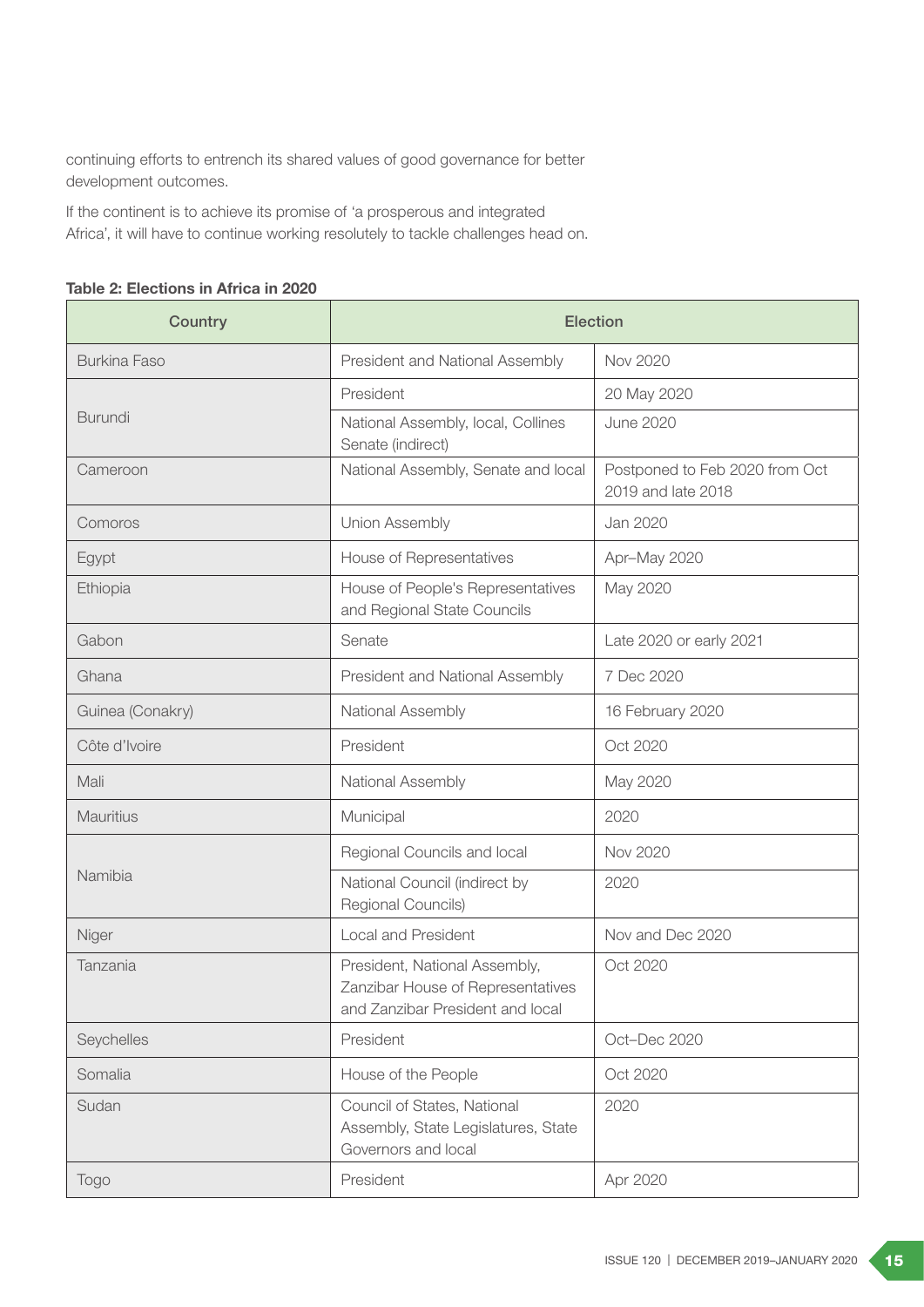# PSC Interview: Egypt's key achievements as AU chair in 2019

At the 33<sup>rd</sup> AU summit in February 2020, Egypt will complete its term as chair of the AU and hand over the baton to South Africa. The *PSC Report* spoke to Egypt's Ambassador Osama Abdelkhalek on the achievements and challenges during the year.

### Egypt announced three major areas of focus as chair of the AU at the beginning of 2019. To what extent have these been realised?

Egypt's chairing of the AU in 2019 came 20 years since the last time Egypt had the honour to preside over our organisation. During these years, various changes have taken place in the landscape of the African continent, and challenges have emerged on all fronts, be it in the peace and security arena or in the development domain.

Cognisant of these facts, Egypt embarked on an extensive and inclusive process of consultation throughout 2018, with all stakeholders on the local, regional and global level. This was with the aim of coming up with a set of priorities that not only address the main challenges and concerns of the African continent but also fulfil the aspirations of African citizens and enable Africa to stand on equal footing in international fora with global players.

# Egypt embarked on an extensive and inclusive process of consultation throughout 2018

To this end, a number of priorities were selected for the Egyptian chairmanship of the AU to ensure the necessary momentum was created and concrete outcomes achieved: a) the African Continental Free Trade Area as an accelerator of continental integration; b) infrastructure as basis for supporting the regional integration process; and c) post-conflict reconstruction and development within the peace and security arena as an effective tool to improve resilience in countries emerging from conflict. In addition, Egypt also chose to focus on increasing the efficiency and improving the methods of work of the union to further reinforce the reform process.

One of the most important objectives of the Egyptian chairmanship of the AU was to make 2019 'The Year of Africa in Egypt' and 'The Year of Egypt in the AU' in a manner that solidifies Egypt's contribution to the AU agenda of continental integration.

#### What were Egypt's major achievements as chair of the AU in 2019?

The historic announcement of the entry into force of the continental free trade area and the launch of its operational tools are highlights. Egypt deposited the instrument of ratification of the agreement on 8 April 2019, and the momentum is being sustained to assert the importance of focusing on the technical aspects of the agreement in order to ensure its full and effective implementation, through cooperation with international partners, with emphasis on capacity building.

Another milestone on the road to continental integration was the convening of the first edition of the mid-year coordination meeting between the regional economic communities [RECs] and the AU on 8 July 2019 in Niamey. It was agreed to further refine the foundational documents, including the division of labour matrix and the revised protocol on relations between the AU and RECs to be adopted at the upcoming February 2020 summit. All this is done with a view to create a sustainable and productive relationship between the AU and the regional arrangements in favour of implementing Agenda 2063.

Concerning the dimension of infrastructure, Cairo hosted in November 2019 the PIDA [Programme for Infrastructure Development] Week, which discussed in detail the criteria for selecting the list of projects that will be implemented within the framework of the second phase of the AU Infrastructure Programme (2021–2030). This programme carries the ambition of Africans towards solid and viable continental integration and connectivity.

In the area of peace and security, post-conflict reconstruction and development has not been given the required attention, despite its critical importance in preventing relapse into conflict. With this in mind,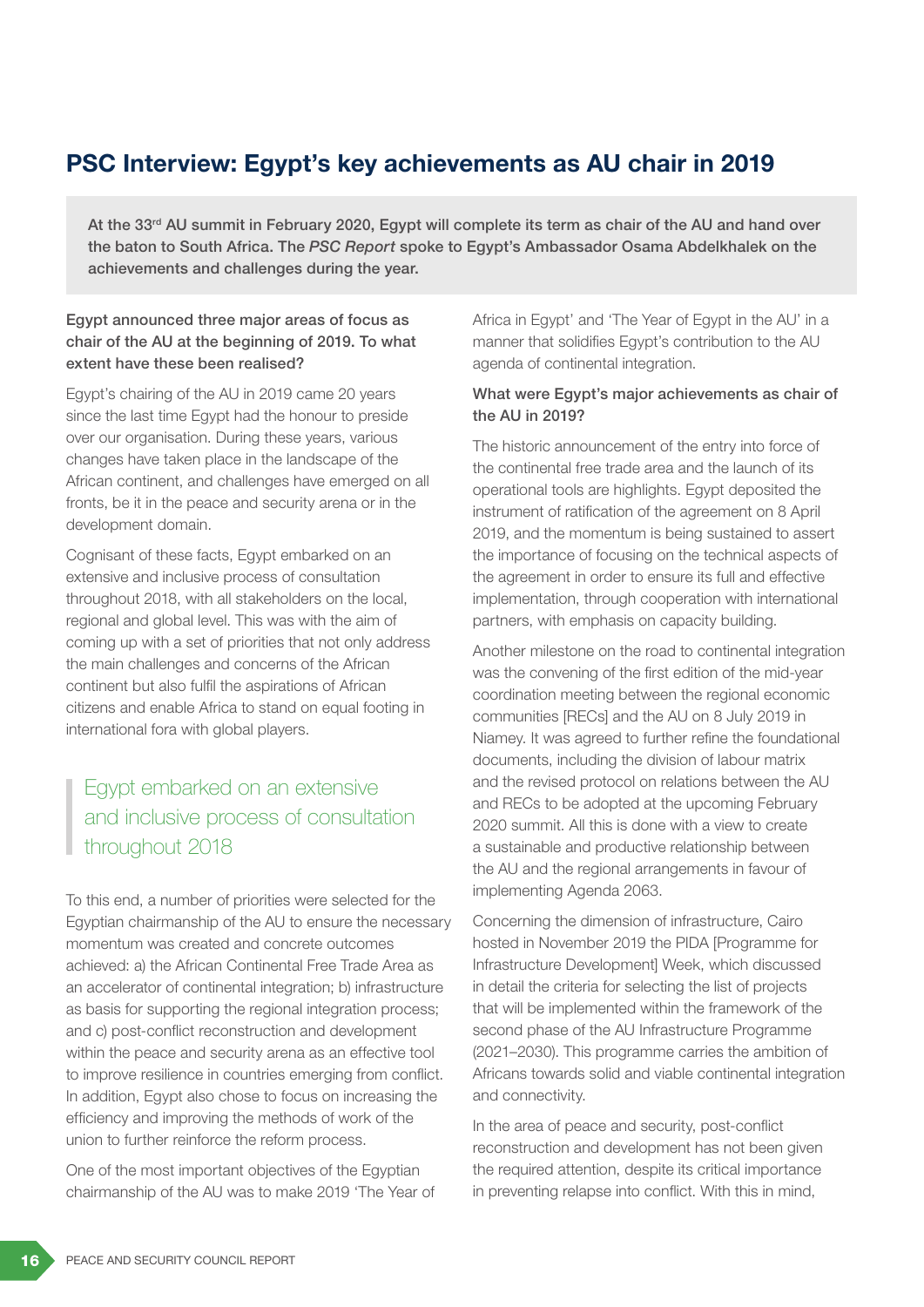Egypt has finalised, in coordination with the AU Commission, the proposed structure of the AU Center for Post-Conflict Reconstruction and Development hosted in Cairo. The host country agreement was signed on 11 December 2019, on the margins of the Aswan forum for sustainable peace and development. The center, in Cairo, will present a remarkable added value to conflict prevention in Africa.

Within the same context, Egypt hosted two high-level consultative summits on Sudan and Libya on 23 April and the ministerial follow-up meeting on Sudan on 20 June 2019. This was in addition to supporting the work of the AU regarding the peace process in the CAR [Central African Republic], South Sudan and other African hotspots as theoretical implementation of our commitment to finding 'African solutions to African problems'.

Egypt hosted two high-level consultative summits on Sudan and Libya and a ministerial follow-up meeting on Sudan

#### What have been the major challenges during Egypt's term as chair?

Since assuming the position last February, Egypt has noted strong demands by member states to improve the AU Commission's working methods and to impose a higher level of discipline and a greater degree of transparency. Several steps have been taken in this regard, including:

- Implementing the legal review of the decisions taken by the AU summits for the first time by the Office of the Legal Counsel and the Bureau of the Assembly with the aim of ensuring that they do not violate previous decisions and preventing the existence of legal fallacies
- Re-instating the drafting committee to ensure the accurate reflection of the content of the decisions with the content of the deliberations, and to enhance the degree of efficiency and the quality of our drafting
- Putting in place strict directives for submission of reports within specific time limits (60 days prior to the summit) to allow member states to review and comment on the reports and then adopt and translate them into the four working languages
- Reviving cooperation and coordination between the Peace and Security Council and the Permanent Representatives Committee [PRC] by inviting the chairs of the month to hold periodic briefings regarding their activities

### What are the lessons that the coming chair for 2020, South Africa, can learn from Egypt's term in office? What are the key issues the next chair should prioritise in 2020?

Within the framework of coordination between the current Egyptian chairmanship and the incoming chairmanship of South Africa, starting from 9 February 2020, a number of coordination meetings were held at the ambassadorial and working level to ensure smooth transition and unity of purpose.



DISCUSSED AT HIGH-LEVEL MEETINGS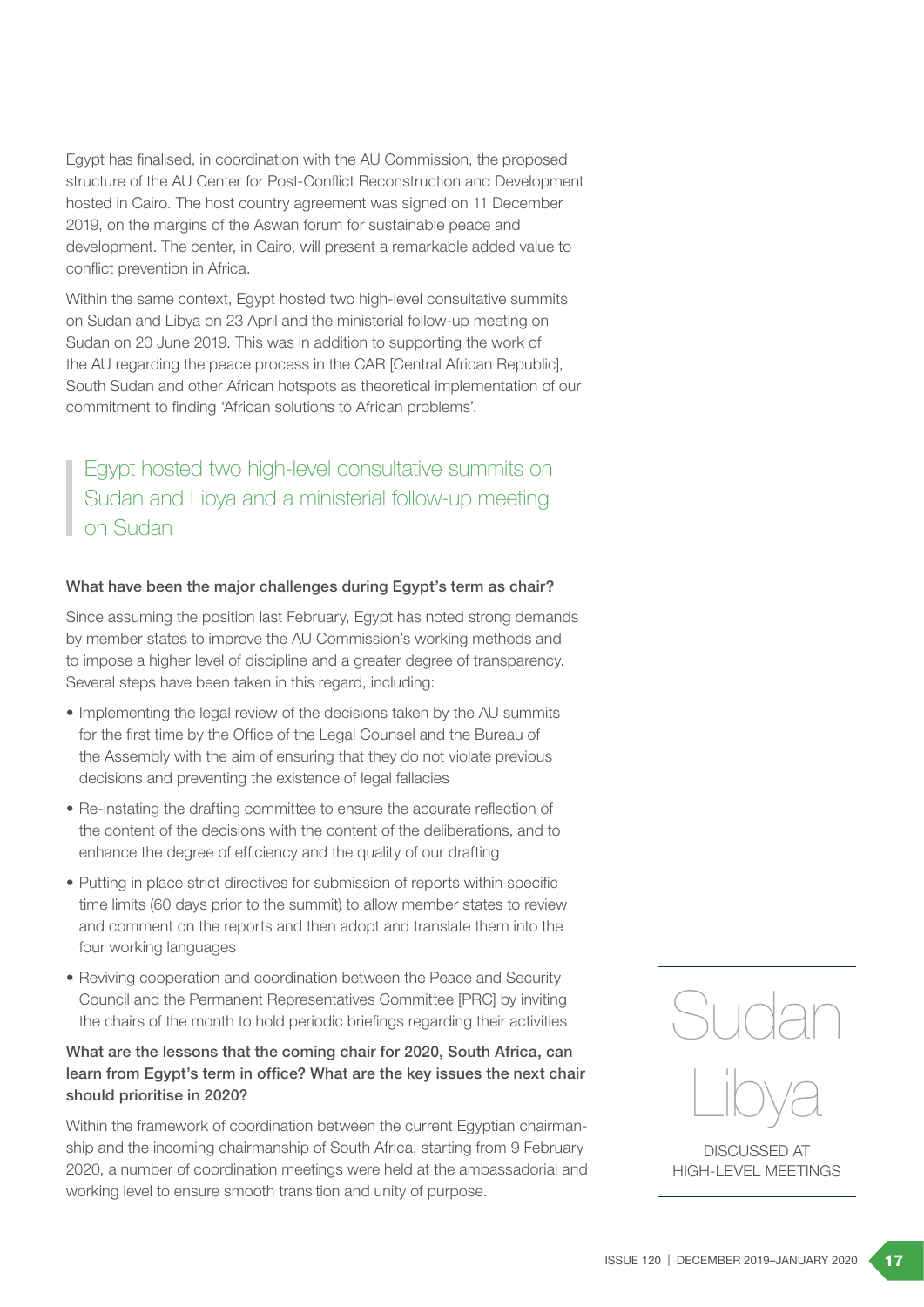During these meetings it was noted that both chairmanships share a number of common priorities. These priorities reflect the deep understanding both countries have of the mechanisms of work within the AU and the topics and issues that need extensive attention.

All consecutive chairmans have to ensure the sustainably of the reforms that were initiated at the AU, particularly those related to raising the level of efficiency, improving coordination and methods of work, and reinforcing financial and administrative discipline, in addition to the files placed high on the African common agenda.

#### How has Egypt carried forward the AU reform agenda initiated in 2016?

Egypt, throughout its chairmanship, has been committed to implementing the reform agenda stemming from a genuine belief in the necessity of the reforms and the possibility of upgrading the capabilities of our union to better serve Africa's goals and ambitions.

The Egyptian chairmanship has been in close and continuous coordination and consultation with the reform unit [based in the office of the AU Commission chairperson] on different cross-cutting topics. These include issues relating to the Peace Fund and the ongoing efforts to finalise the consultations regarding the new scale of assessment, the way to manage the fund and how to ensure its sustainability.

The Egyptian chairmanship has been in close and continuous coordination and consultation with the reform unit on different cross-cutting topics. These include issues relating to the Peace Fund

An enlarged retreat including the Peace Fund Board of trustees, the bureau of the PRC and relevant stakeholders will take place soon to deliberate on all these matters to allow the fund's operationalisation in the upcoming summit.

Tireless efforts were exerted by the PRC subcommittee on structures and the PRC subcommittee on budgetary matters, in coordination with the reform unit, to come up with a refined proposal for the new departmental structure of the AU Commission, to be adopted by the upcoming summit. This proposal has been finalised and reviewed by the PRC in a series of sessions to ensure that the new structure reflects the essence of the reform through a lean and results-oriented structure.

The Egyptian chairmanship is of the view that reforming the AU is a continuous and evolving process that needs the concerted efforts of all member states, with a view to ensuring its sustainability and mainstreaming it at all levels and areas of work.

Egypt, as a founding member of the organisation, is committed to continue supporting the reform efforts after the end of its term as chair.



DISCUSSED DURING A SPECIAL RETREAT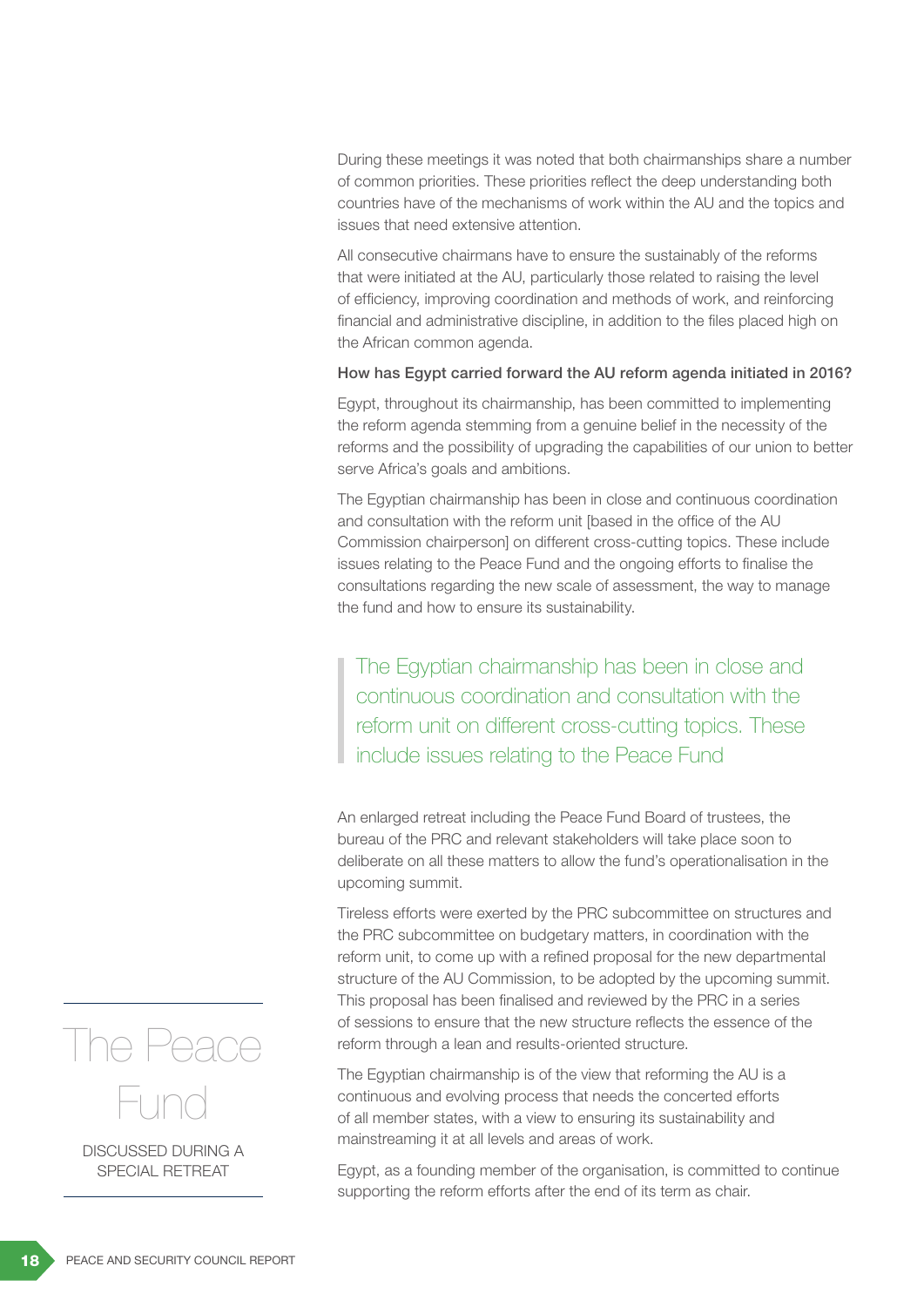

# Visit our website for the latest analysis, insight and news

The Institute for Security Studies partners to build knowledge and skills that secure Africa's future



- Step 1 Go to www.issafrica.org
- Step 2 Go to bottom right of the ISS home page and provide your subscription details